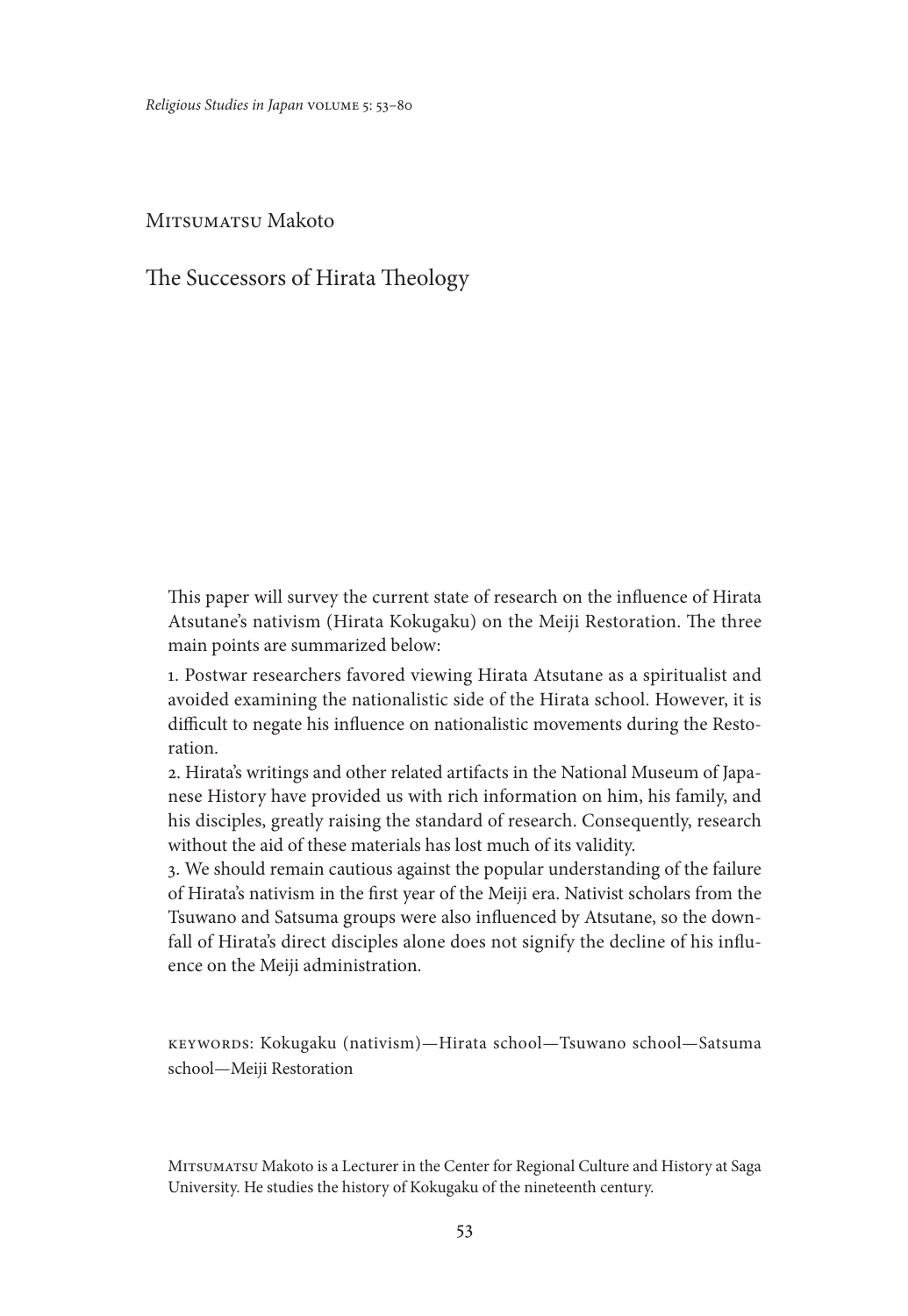**MANY** discussions in the past have placed the nativism of Hirata Atsu-<br>tane  $\Psi \boxplus \text{m} \text{m}$  (1776–1843) as the intellectual origin of the Meiji Res-<br>during and after the war: tane 平田篤胤 (1776–1843) as the intellectual origin of the Meiji Restoration. The following passages are rather extreme examples from during and after the war:

The doctrines of Atsutane—who advocated his views for about thirty years from Bunka 文化 to Bunsei 文政 to Tenpō 天保—were succeeded by Kanetane and Nobutane, and became the driving force to fulfill the great visions of the Meiji Restoration. This is now an established historical understanding. Even Atsutane himself probably did not expect his teachings—which were mistreated and repressed so much during his lifetime—would be revived after only twenty to thirty years and make such a great impact. Although the Meiji Restoration was an inevitable outcome of history, it still had its seeds (that is, causes). Unplanted seeds do not grow, but the seeds planted by Atsutane certainly grew and bore fruit. (WATANABE 1943)

Although Hirata was a very hard worker—and thereby also a very well-read person with a retentive memory—he had a contemptible personality and was called a "swindler" during his lifetime. It was truly a huge disaster for the Japanese people that Meiji leaders were influenced by the bogus teachings of this giant swindler. I believe that the root cause of the collapse of the Meiji government lies here. (Takikawa 1950)

Both examples above are discourses directly linking Hirata's nativism to the Meiji Restoration, but they also reveal the reversal in the evaluation of Hirata's legacy after the war. In the context of wartime mobilization, Hirata's focus on imperial rule was praised and an Atsutane boom occurred during the centennial of his death in 1943 (Tanaka 2009; Mitsumatsu 2016a). The former argument (by Watanabe) is a product of that time period, and the latter (by Takikawa) a reaction against it. At that time, talking about Hirata Atsutane also meant talking about the Meiji Restoration.

One hundred and fifty years after the Meiji Restoration, and more than seventy years since Japan's defeat in the Second World War, the war can now be regarded as almost a halfway point in Japanese history from the Meiji Restoration to the present. I want to reflect on whether one should emphasize the influence of Hirata's nativism in talking about the Meiji Restoration. I will first review the trends in postwar scholarship up to the present. On that basis, I will confirm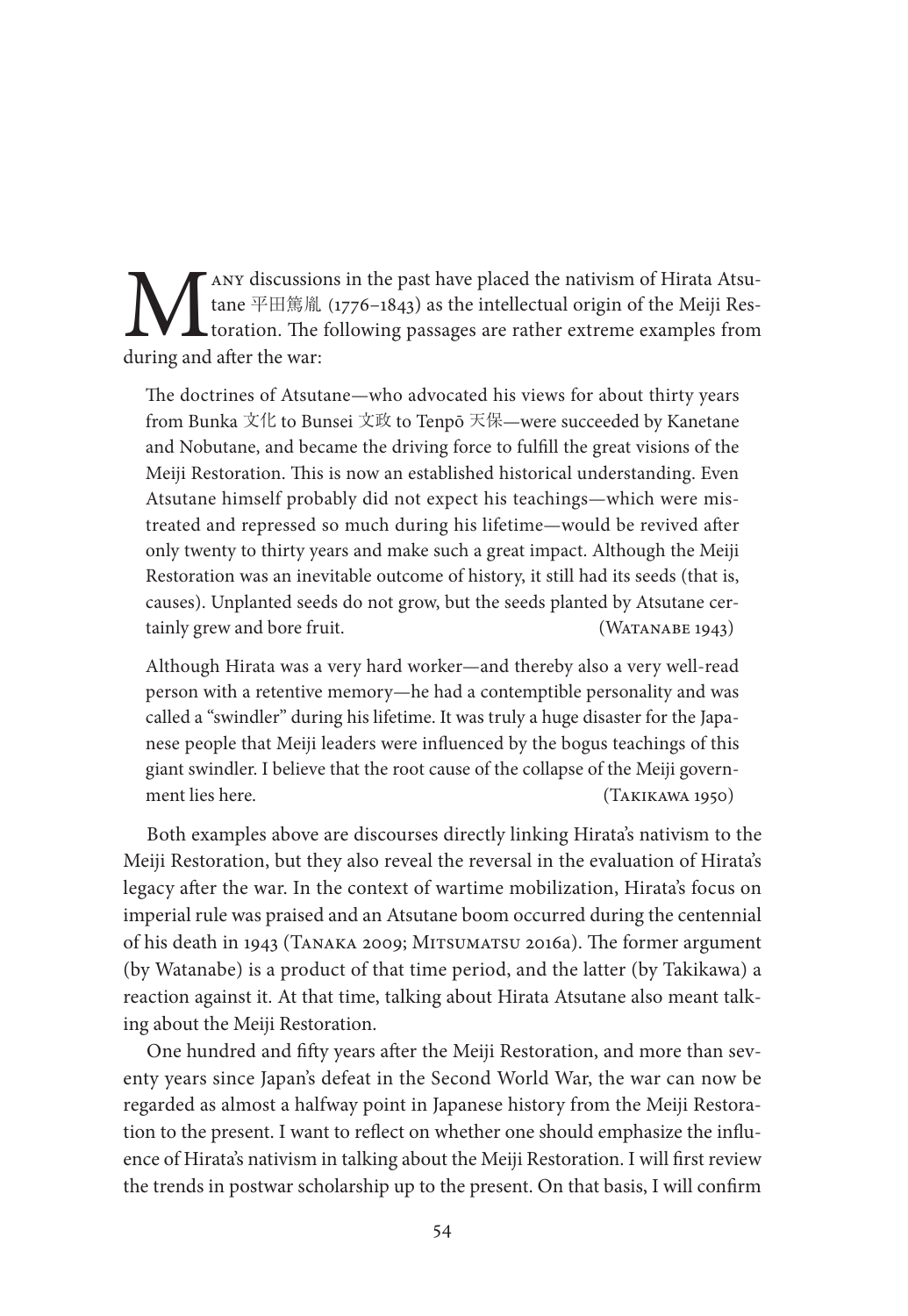the influence of Hirata theology (*Hirata shingaku* 平田神学) on the Meiji administration for each of the groups in positions of power.

### 1. *Postwar Research on Hirata's Nativism*

## 1. the turn towards the spiritual

Perhaps because the wartime Atsutane boom remained on people's minds as a loathsome memory, there was a considerable period of time after the war during which research on Atsutane was largely avoided. Even after the reexamination of Hirata's nativism began, there was a tendency not to recognize its significant influence on political movements at the end of the Edo period.<sup>1</sup> Instead, much more attention was paid to Atsutane's theological thinking about Amaterasu governing the Visible World (*kenkai* 顕界) and Ōkuninushi governing the post-death, Invisible World (*yūkai* 幽界)—where people would go after dying, and receive judgment—depending on the result—to become a *kami*. And the perennial image of Atsutane as the "pioneer of Japanese folklore studies" or the "seeker of Japanese spirituality"—with Orikuchi Shinobu's arguments as the starting point of such a portrayal—could also be evaluated as a product of the efforts to discuss Atsutane while avoiding negative wartime memories (see Orikuchi 1976; Asukai 2002; Asoya 1989; Kamata 1987; 2002; Inoue 1977; Koyasu 2001; Sagara 1972; Numata 1984; Hoshiyama 2001; Miyagi 2004; Yoshida 2016; Yoshida 2009). Atsutane's *Senkyō ibun* 仙境異聞 ("Strange Tales of the Land of Immortals"), which gained widespread attention thanks to Orikuchi, is a record of interviews with the boy Torakichi, who claimed to have a connection to the Invisible World. But this work by Atsutane was originally not even published as a *hanpon* 版本 (books printed from wooden blocks), and simply existed in handwritten form. Despite this fact, *Senkyō ibun* garnered much attention from those interested in the occult boom<sup>2</sup> and *yōkai* 妖怪, <sup>3</sup> and it was taken up by Iwanami Bunko at the end of the twentieth century and republished again in 2018. The cover reads, "The testimony of a child who was kidnapped by

1. Matsumoto (1972) positions *bakumatsu* Kokugaku as an ideology that denies political practice and ensures the obedience of the governed, and Tahara (1963) also sees the construction of theory for the stability of the lifestyle of the governed as an issue of Hirata's nativism. Both regard Hirata's nativism as something that stabilizes immediate order, and does not recognize it as an opportunity for reform. There may have been more nuance to Haga Noboru's arguments, but due to stylistic problems, it should be regarded as having had no significant impact.

2. In publications by Hachiman Shoten, besides *Senkyō ibun*, there are many by those from the Hirata school and Restoration Shintoists.

3. From around the end of the twentieth century, Atsutane and Torakichi were re-presented to the reading public by Mizuki Shigeru and Aramata Hiroshi. See Aramata and Maita (2000), Mizuki (2005), Aramata (2007).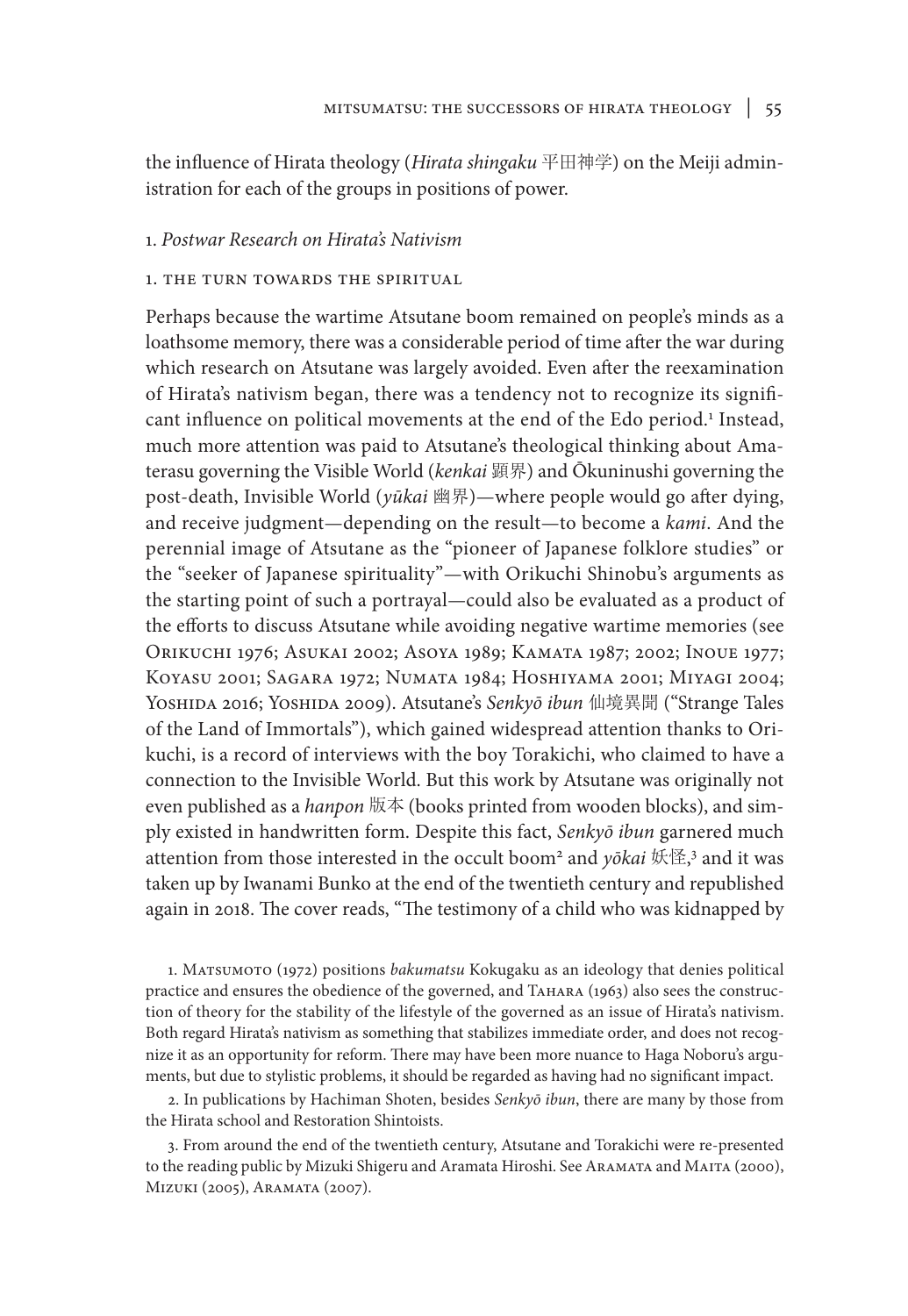a *tengu*!" The tendency to isolate the political movements of the *bakumatsu* era from Hirata's nativism leads to the dissemination of the image of Atsutane in this type of nonpolitical context.4 Some even went as far as to claim that Hirata's thought and the influence his nativism had on the Meiji Restoration should be treated altogether separately.5

Also among historians of religion of the Meiji period—as more and more empirical research was produced—the tendency to caution against the overestimation of the influence of Hirata has spread. Until the 1970s, there was still a general consensus that Hirata Atsutane played an important role in leading the Meiji Restoration ideologically.<sup>6</sup> But gradually, more emphasis was placed on the unworldly qualities of Hirata theology (and its students) and the secular nature of Meiji state leaders. This led to the now common perception that views the Tsuwano school in leadership positions and the Hirata school on the margins of power (at least speaking exclusively about the first year of Meiji).<sup>7</sup> Yasumaru Yoshio once regarded Atsutane's doctrine as one that "is thought to have gained the status as the official ideology of the Meiji Restoration through the mediation of Ōkuni Takamasa and Hasegawa Akimichi," and as the "mortal enemy in front of us—the arrogant and insensitive connection between nation-

4. The fact that Torakichi's arguments could not have been unrelated to the *bakumatsu sonnō*  movement has been made clear in MITSUMATSU (2009).

5. HOSHIYAMA Kyōko (2007, 38) thought that there should be "a strict distinction between the intrinsic understanding of thought and the social function that it came to fulfill as a result of that in later Japanese society."

6. For example, according to Murakami Shigeyoshi,

Hirata Atsutane developed a new religious aspect of Kokugaku and created a systematic doctrine of Restoration Shinto. . . . Atsutane created his own Shinto funeral rituals and prayers, but Restoration Shinto essentially remained a doctrine of Shinto, and its substance as a religion was still immature, when it entered a period of intensifying political disputes during the *bakumatsu*-Restoration period. . . . In terms of the history of Shinto, where it had accomplished self-expansion through syncretization with developed foreign religions such as Buddhism, Confucianism, and Onmyōdō, Restoration Shinto was an unusual school of Shinto. The absolutization and exclusive nature of the fanatic Restoration was clearly different from the Shinto tradition. The reason why this kind of Shinto hereticism could become a political leadership ideology in the process of the political disputes of the *bakufu* overthrow was because that religious reactionism and *sonnō*-ism had ideologically based political effectiveness on the political purpose of the restoration of the monarchy, the central reunification of Japan through the restoration of the emperor's ancient religious authority.

#### (Murakami 1970, 66–67)

7. See, for example, Inoue and SAKAMOTO (1987); SAITO (2006); SAKAMOTO (1993; 1994); SHIMAZONO (2001); TAKEDA (1996); NITTA (1997); YASUMARU (2007a); YAMAGUCHI (1999). Regarding this period, Haga (1994), and Takagi (1984) are also important, but they have been criticized for the context of the Hirata school vs. Tsuwano school.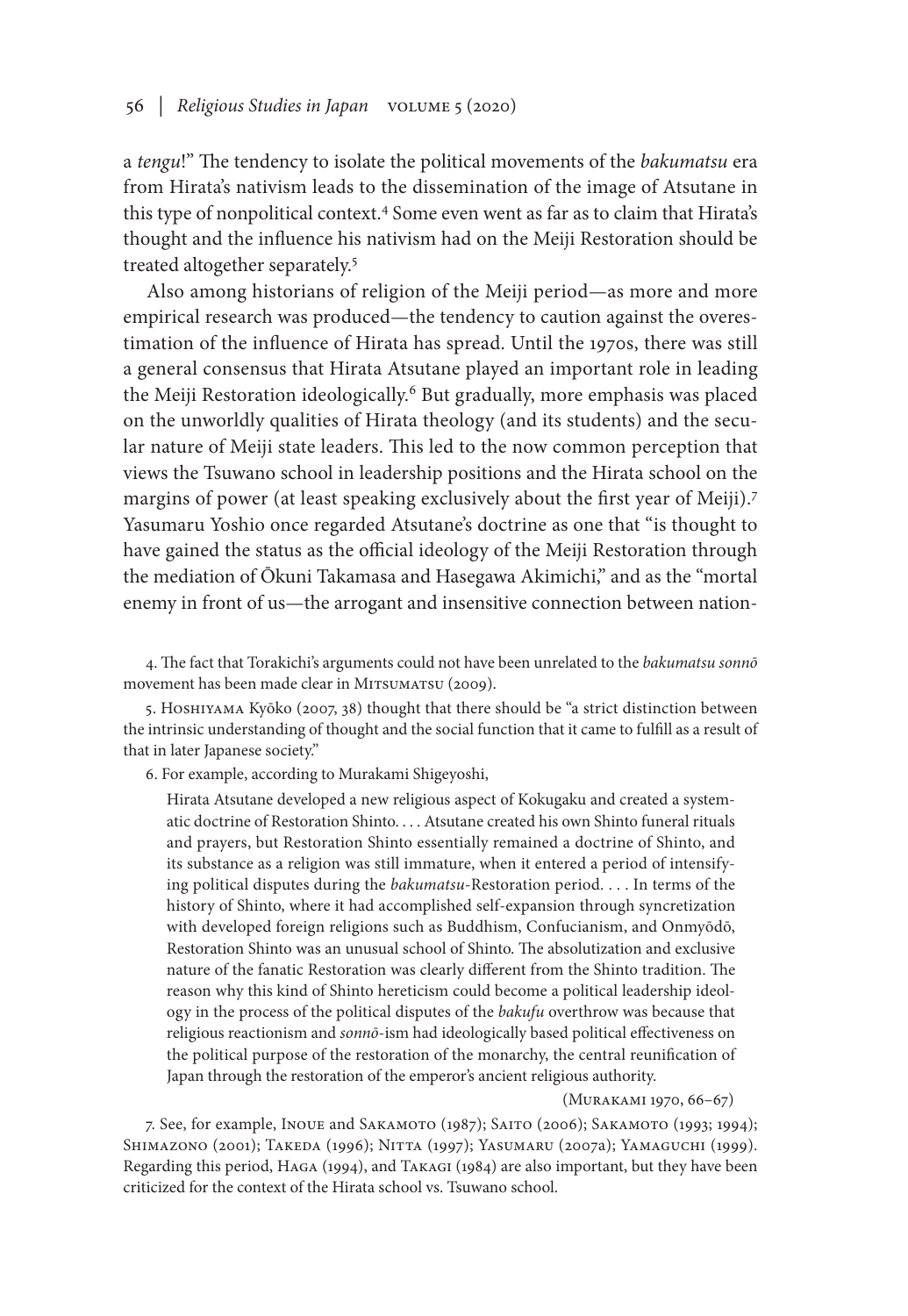alism and cultural assimilation—a fraudulent system of Japanese 'modernization' theory—that had cursed the Japanese people" (YASUMARU 2007b, 32, 47). But later Yasumaru changed the focus of his analysis of Atsutane, commenting that, "beginning in 1871 (Meiji 4), Hirata scholars and Shintoists were excluded from positions of responsibility in religious policy; some of them became the chief priests of large shrines and, as Shintoists, demonstrated a strong tendency to go along with the Meiji government's policies. Caught in the tide of *bunmei kaika* 文明開化 ('civilization and enlightenment'), Hirata's religious philosophy—based on the belief in a spiritual reality—has largely retreated, and many Shintoists also adapted themselves to such circumstances. If anything, they mostly swam with the tide" (Yasumaru 2007c, 302). The above example shows how the image of Hirata's nativism had changed from the public ideology of the Meiji Restoration—which had pioneered modernization theory—to a spiritualistic thought that became outdated and relegated to the background.

One of the arguments that emphasized the point that Hirata theology which took seriously the existence of the Invisible World and theories about judgment after death—was ultimately not acceptable for the imperial state can be found in Hara (2001). Hara's work first shows that Izumo/Ōkuninushi which are contrasted with Ise/Amaterasu—hold great significance for Hirata theology as the main *kami* of the Invisible World. In the fourth year of Meiji, according to Hara, the Hirata group—who emphasized Izumo—was defeated by the Tsuwano group—who emphasized Ise. The movement to enshrine Ōkuninushi at the Shinto secretariat temple, led by Senge Takatomi, who succeeded Hirata theology—was also defeated before the Ise group. Hara argues that belief in the Invisible World and the religiosity of Shinto itself was denied by the government. Hara recognizes in Hirata theology—which emphasized the importance of Ōkuninushi—a potential that is distinct from the Amaterasu/emperor-centric state that actually came to be, and observes that Hirata's legacy would eventually influence individuals like Deguchi Onisaburō and Orikuchi Shinobu.

Thus, in recent years, the widely circulated view is that Hirata's nativism which privileged spiritual matters—was not able to play an active role in the development of the Meiji nation, and that the discourse praising the Hirata group's contribution to the nativist movement during the Meiji period was merely a product of subsequent generations.<sup>8</sup>

8. KATSURAJIMA Nobuhiro (2008, 127) states that the modern image of Kokugaku in academia seems to suggest a succession of Motoori-Hirata nativism, but that actually, this image was only created after the fall of nativism and its cosmology, and so the failed Hirata faction alone cannot accurately represent all of Kokugaku back then. See also Fujita (2007).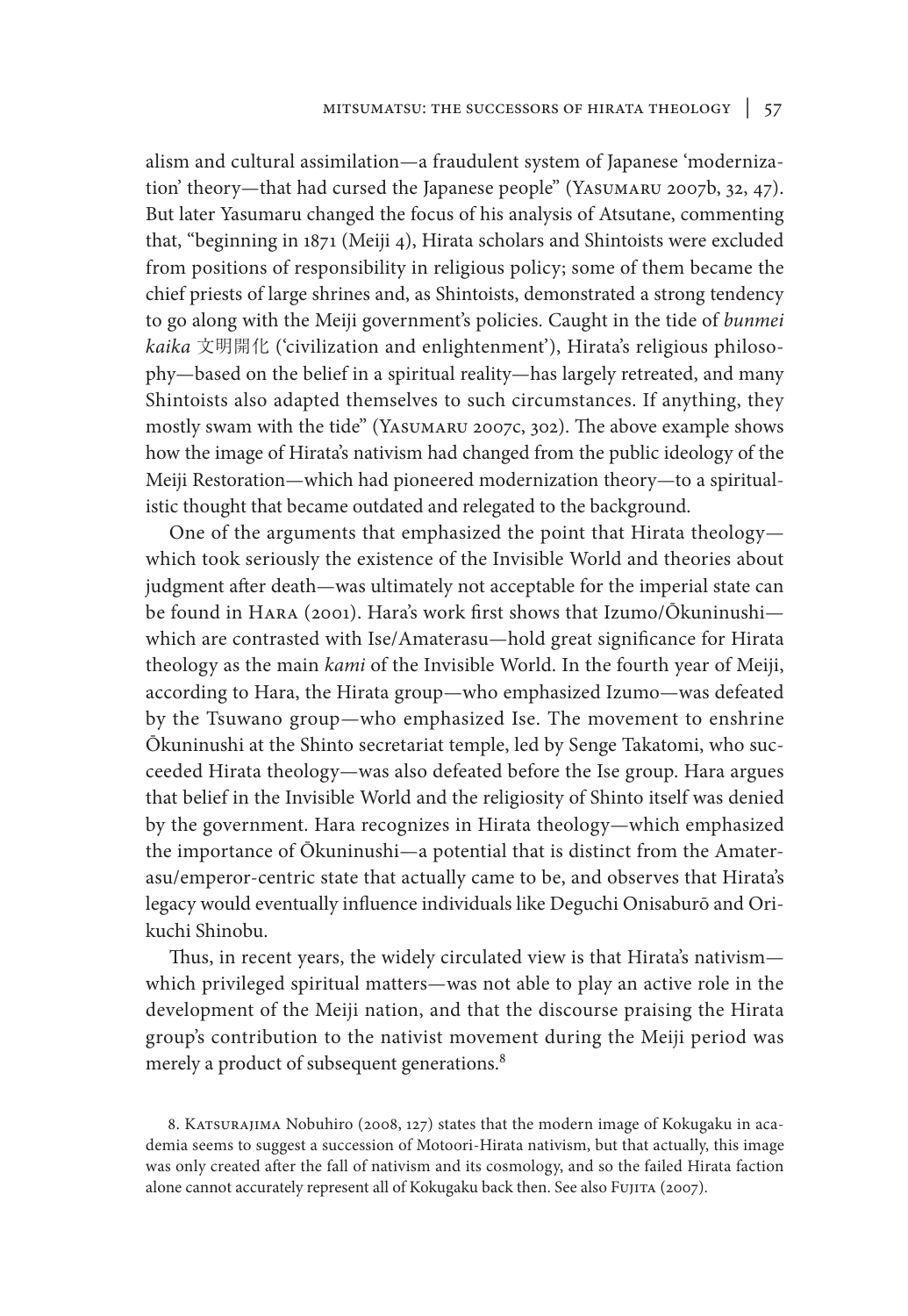# 58 *| Religious Studies in Japan* volume 5 (2020)

### 2. *Rediscovery of Ibukinoya Materials*

Recent research and organization of the historical materials related to the Hirata school (Ibukinoya 気吹舎)—led by Yoshida Asako and Miyachi Masato greatly changed the standard for research on Atsutane. They directed our attention to a number of important topics, including the impact of the Russian crisis in the early nineteenth century on the development of Atsutane's thought, his interactions with other scholars of the same time period, the circumstances surrounding their publishing activities and discipleships, and the elucidation of Atsutane's thought based on the comparative analysis of manuscripts (YosHIDA 2016; Miyachi 2015; Yoshida 2012; Nakagawa 2012; Kobayashi 2017). The standard for political history, social history, and bibliographic analysis has been raised dramatically, and it is now difficult to advance serious research through discussions that rely solely on the Hirata Atsutane *zenshū*.

Concerning the relationship between Hirata's nativism and politics, the best argument is provided by Miyachi Masato—who had, from early on, been focused on the Hirata group at the end of the Edo period as a political information network (MIYACHI 1999; 2015). According to Miyachi, Atsutane's thought—developed during the early nineteenth century as Russia approached Japan—was primarily concerned with the formation of national subjects that could confront the external crisis. This was a groundbreaking argument in that it once again foregrounded the image of Atsutane as a nationalist, and not necessarily in a negative way.

As for the *bakumatsu*-Restoration period, Miyachi examines how individuals in the commoner class became political actors towards the end of the Edo period, focusing on the South Shinano/East Mino regions—featured in *Before the Dawn* (*Yoakemae* 夜明け前), a well-known historical novel by Shimazaki Tōson—as the main stage. In other words, Hirata's nativism expanded as a result of the imperial-shogunal division over trade treaties and the collapse of samurai authority; the regional middle class became politically active in this context, and the idea of a nation that directly connected the emperor and the people was conceived. While this generally led towards a centralized government based on *hanbatsu* 藩閥 (*han* favoritism), it also provided the impetus towards the Movement for Civic Rights and Freedom in the 1880s. This is the gist of Miyachi's argument. It is a huge debate exploring the formation of a nation-state from the bottom up, using Hirata's nativism as a starting point.

Following Miyachi's work, research was advanced on Ibukinoya—which operated as the center of a political information network—and its activities during the end of the Edo period. The fact that Hirata Nobutane (the third head of the Hirata school) was active as a member of the *sonnō jōi* 尊王攘夷 group of Akita domain was revealed in detail by Amano Masashi 天野真志. Further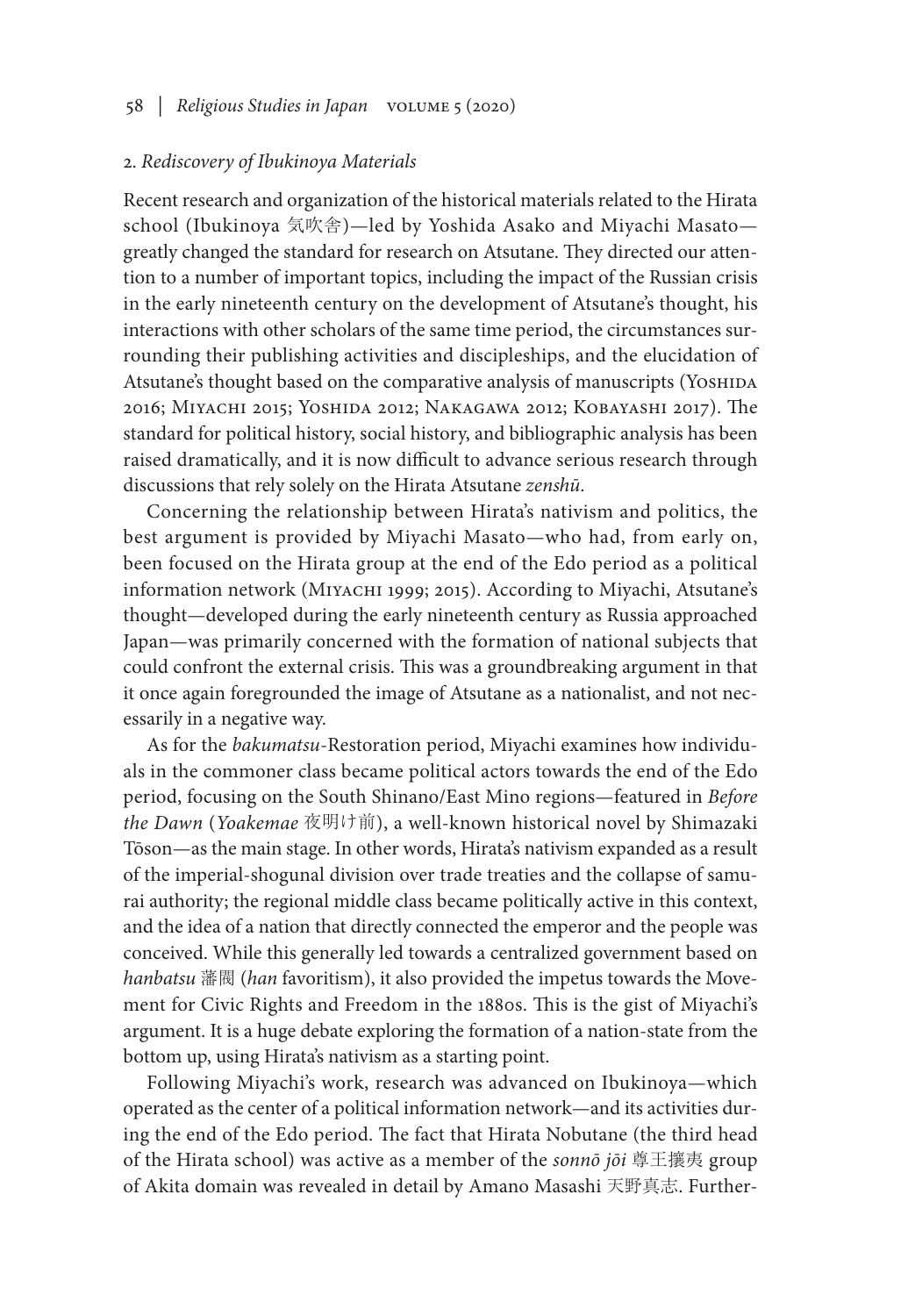more, my own research describes how the Hirata family—which had originally affirmed the emperor's delegation of the administration of the country to the shogunate—came to disseminate *sonnō jōi* commentary after the conclusion of the trade treaty and ultimately argued in favor of *ōsei fukko* 王政復古 ("restoration of imperial rule"); see МIYACHI (2004; 2015); Амано (2009; 2012; 2015; 2016), Mitsumatsu (2010; 2012a).

There was also some progress in research on the activities of the Hirata school in the new government. Concrete aspects of the conflict over the official teachings within educational facilities established in affiliation with a government agency or in connection with the Jingikan 神祇官 (Council of Divinities, 1868–1871)—among the Tsuwano school and surrounding nativist scholars were examined in detail. Among other observations, it was revealed that Hirata Nobutane was somewhat embroiled in a conflict between Hirata's direct disciples—such as Yano Harumichi and Maruyama Sakura who emphasized adherence to Atsutane's theology (by opening, for instance, an inquisition over the location of the World of Darkness [*yomi* 黄泉])—and others like Fukuba Yoshishizu (Tsuwano school)—who was close to the Chōshū faction and sought to create his own concepts about ritual. It has also been shown how Hirata's direct disciples—unable to promote their opinions about the closure of Kyoto Daigakkō 京都大学校 (the University at Kyoto) and Nobutane's dismissal from the *senkyōshi* 宣教使 (the Office of Indoctrination) role—all lost their positions in a national criminal case in which they sought advice from a spirit medium called Maebashi Shinnyo 前橋神女 (1858-?) (ENDŌ 2012; KUMAZAWA 2007; MITSUMATSU 2013; 2016b).

In summary, it was confirmed by detailed examination that, in the process leading to the Meiji Restoration, Hirata's nativism stimulated the formation of political subjects and that the Hirata group's activities inside and outside the new government were frustrated by beliefs about spiritual matters and *sonnō jōi*. When we think about the significance of the Meiji Restoration broadly, the impact of Hirata's nativism cannot be ignored. But, on the other hand, when we interpret the significance of the Meiji Restoration more narrowly in terms of the political and administrative history before and after the establishment of the new government, it is difficult to negate the existing analyses that de-emphasize Hirata's influence.

What needs to be noted, however, is the range of the Hirata school under consideration. The groupings of the so-called direct disciples of Hirata and the Tsuwano school are undoubtedly effective categories for distinguishing nativist scholars in terms of their thought and affiliation during this time period. But the reason why the old debates managed not to compartmentalize these groups was because they both appeared to be Hirata Atsutane's ideological successors. While it is true that Hirata's students began a theological debate against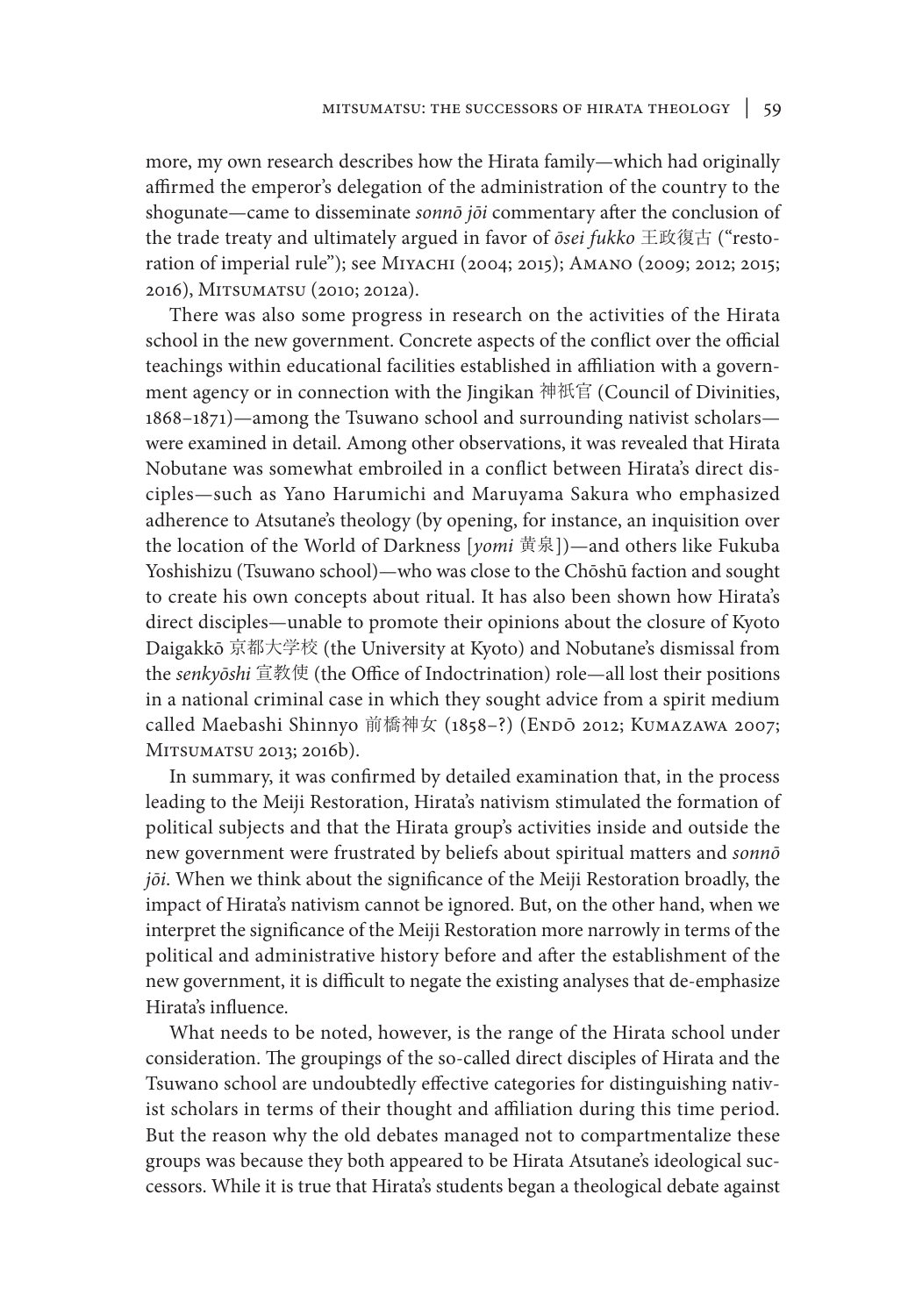other groups in order to be faithful to Atsutane's theory—regarding questions such as the location of the World of Darkness, the main *kami* of the Invisible World, and the possibility of interacting with the Invisible World—the groups they were arguing against were not necessarily uninfluenced by Atsutane's theology. Given Hirata's contribution in terms of assembling a grand (albeit rough) cosmology that presented views about the world after death and the significance of the emperor that differed from Confucian and Buddhist understandings by freely expanding upon and making use of materials such as the deities that appear in the *Kojiki* 古事記 and *Nihon Shoki* 日本書紀 after the three *kami* of creation (*zōka sanjin* 造化三神) or *ame* 天 (heaven), *tsuchi* 地 (earth), *yomi* 泉 (spring)—it is hard to deny that for the subsequent Restoration (*fukko* 復古) Shintoists, Hirata Atsutane was an important predecessor to learn about or learn from, and for research-minded Shintoists who idealized Motoori Norinaga-style philology, Hirata was their starting point of inquiry.9 Doesn't the fact that people like Suzuki Shigetane and Ōkuni Takamasa who were criticized by the Hirata school indicate how they were regarded as splinter groups that advocated heretical views? (Matsuura 2001; Mitsumatsu 2010; Yoshida 2012). In considering the relationship between Hirata's nativism and the Meiji Restoration, we need to be more sensitive to the fact that the lower-class groups and Hirata's direct disciples—who happened to be excluded from leadership positions—were not the only successors of Hirata theology.

However, there is a strong tendency in Miyachi Masato's argument—similar to that of Hara Takeshi—to emphasize the gap between the Hirata school and those close to the center of power in government—perhaps in an effort to derive from Hirata's disciples a different possibility than the Meiji state that actually formed. Arguments by Sakamoto Koremaru and others that differentiated Hirata's disciples into groups like the Tsuwano and Satsuma groups, while improving the empirical validity of the discussion, may have also resulted in promoting the above image.

So in the following, I will not limit the influence of Hirata theology on the Meiji Restoration exclusively to the students of Ibukinoya or to a particular subset of pro-*sonnō jōi* nativists. I will instead reaffirm the influence of Hirata's nativism and the activities of the Restoration Shintoists for each major group inside the new government, which is often regarded as among the leading players of the Meiji Restoration.

9. The case regarding Iida Toshihira, who was responsible for the development of the ritual system at the Office of Ceremonies (Shikiburyō 式部寮), was introduced in Mitsumatsu (2012b).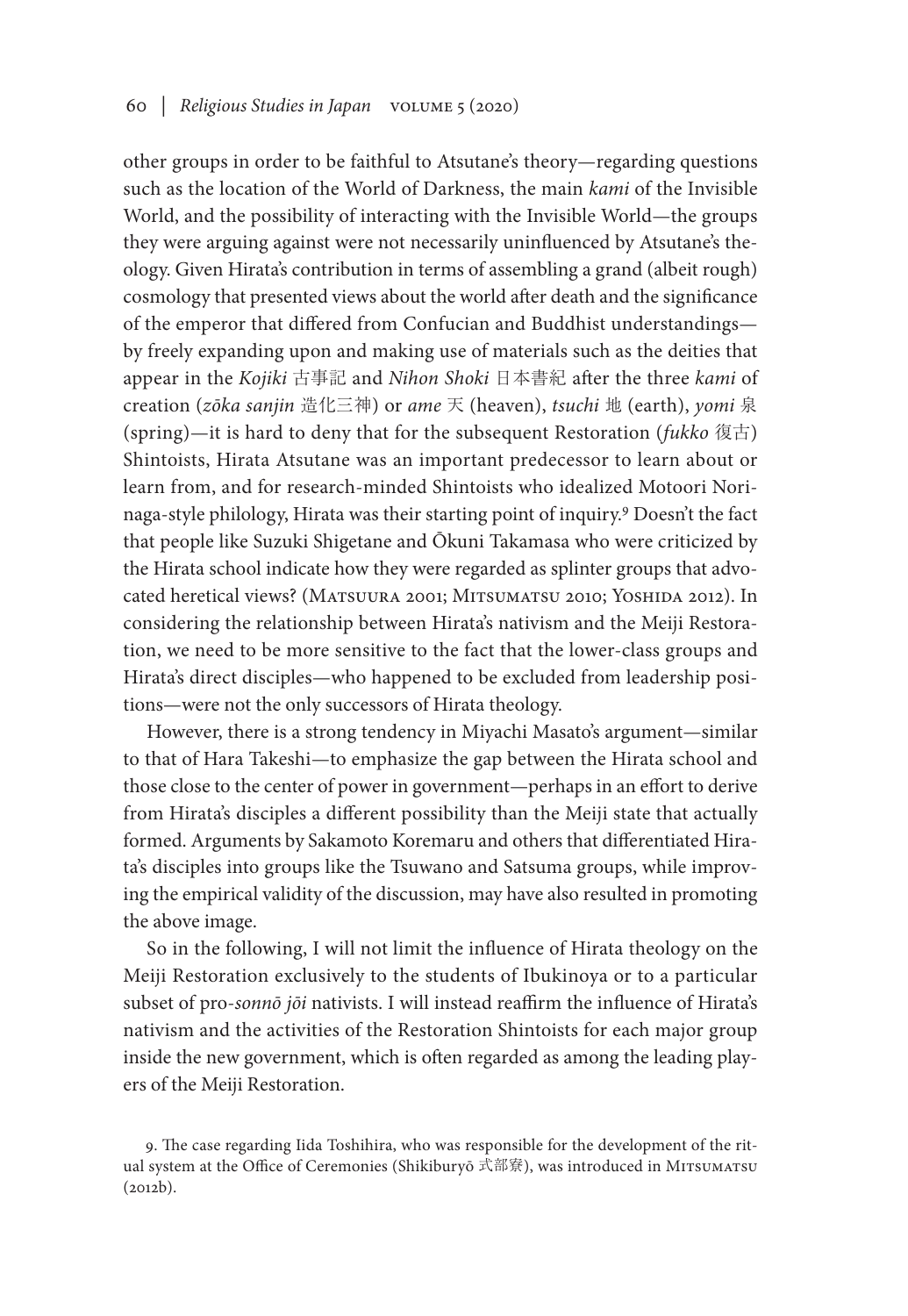# 2. *The Ishin Government and Restoration Shinto*

### 1. the foothold/base of the sonnō jōi groups

Sawa Nobuyoshi, who was responsible for the requisition of Nagasaki by the new government, was a pro-*sonnō jōi* court noble that returned to the political stage after the Shichi kyō ochi 七卿落ち ("the exile of seven nobles") and the Ikuno no hen 生野の変 Incidents. Making use of his experience in Nagasaki, Sawa served as the Minister of Foreign Affairs from the summer of Meiji 2. Sawa assigned Maruyama Sakura, another *sonnō jōi* activist he encountered in Nagasaki, to the position of the Officer of the Ministry of Foreign Affairs (*gaimu taijō* 外務大丞) and moved him up north to manage the situation in Sakhalin.

Sakura was a loyalist from the Shimabara domain, who studied nativism at the Hirata school and served in the Council of Divinities (Jingikan 神祇官), the University (Daigakkō 大学校), and the House of Peers (Kōgisho 公議所; Shūgiin 集議院). Rumored to take up the post of Councilor (*sangi* 参議),<sup>10</sup> Sakura could be regarded as the most powerful student of Hirata. Among the bureaucrats in the Ministry of Foreign Affairs—serving under Nobuyoshi and Sakura—were the disciples of Sakura and Yano Harumichi, as well as many others who were not under the influence of Satsuma and Chōshū. Besides the Ministry of Foreign Affairs, the Council of Divinities, the House of Peers, the university, and the Board of Censors (Danjōdai 弾正台) also exhibited strong *sonnō jōi* tendencies, and were comprised of many individuals who were not under the control of the Meiji bureaucracy, including the commoner class. But these departments, which represented the main foothold for the *sonnō jōi* factions, were ultimately rendered dysfunctional after conflicts with the mainstream government. Even within the *senkyōshi* system, established as an anti-Christianity organization, the result of forcefully championing Hirata theology (although this succeeded to a certain degree) and denouncing alternative views was the defeat of Nobutane and other affiliates. In the end, Sakura's hard-line anti-Russia measures were not accepted, and as a result of trying to make a breakthrough in the situation through an invasion plan of the Korean Peninsula, around the third month of Meiji 4, the conservative court nobles, as well as the *sonnō jōi* groups from places like Kurume and Akita—together with powerful men of the Hirata school—were arrested, and the tide of history moved towards *haihan chiken* 廃藩置県 (the abolition of feudal domains and the establishment of

10. Nobutane's letter addressed to Kanetane dated the 23rd day of the 5th month, Meiji 3, states, "Maruyama was offered the position of Councilor in confidence, but he rejected it because he thought it would only hinder his activities. Now he is very busy organizing meetings with comrades and doing other things" (*Kokuritsu rekishi minzoku hakubutsukan kenkyū hōkoku*, vol. 128).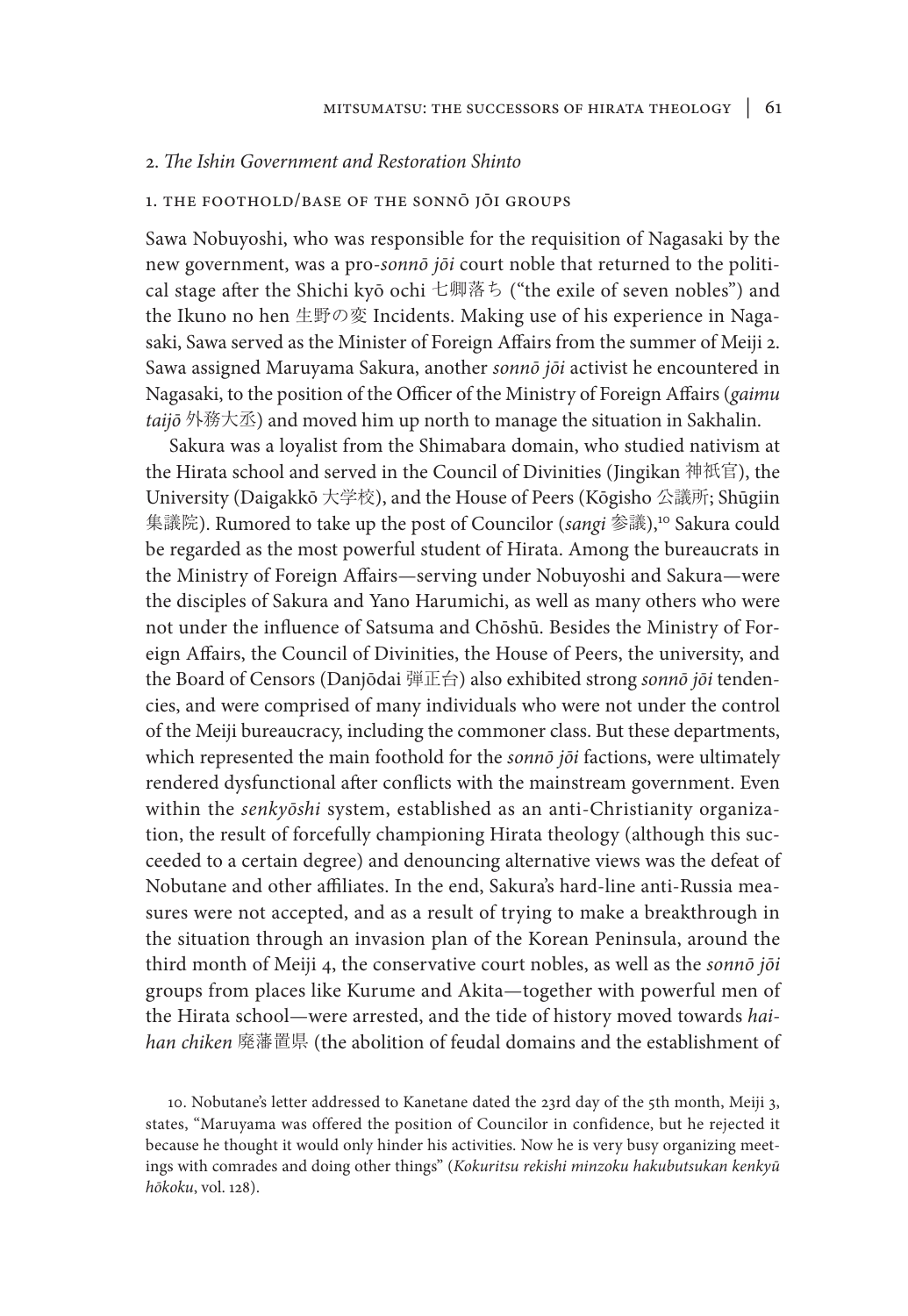prefectures) (see Tanaka 1983–1993; Miyachi 1999; Endō 2012; Mitsumatsu 2016b; Kobayashi 2017).

## 2. tsuwano, chōshū

During the first year of Meiji, the Tsuwano school—which had linked to the Chōshū group led by Kido and others—was the rival for Hirata's disciples (Inoue and Sakamoto 1987; Sakamoto 1993 and 2005; Takeda 1996; Mitsumatsu 2013). Restoration Shintoists who were influenced by Hirata Atsutane but advocated their own versions of nativist theory—such as Oka Kumaomi and Ōkuni Takamasa—came from the Tsuwano domain. Fukuba Yoshishizu, who is thought to have led the religious policies of the first year of the Meiji administration, also learned from Takamasa,<sup>11</sup> representing another Tsuwanotype nativist scholar influenced by the Hirata school. Towards the end of the Edo period, Yoshishizu entered into Kyoto politics—under the direction of his feudal lord Kamei Koremi—and created a connection with the Chōshū domain, eventually serving in the Council of Divinities in the first year of Meiji. Today he is also known as the person who designed the ritual for the Charter Oath (Gokajō no goseimon 五箇条の御誓文), the enthronement ceremony for the Meiji emperor, and the Daijōsai 大嘗祭 that was held in Tokyo. He could be regarded as a nativist scholar who created Shinto rituals that differed from the precedents valued by the court nobles (for example, by including the participation of various samurai officials in such rituals), and who not only attempted to restore old customs but also promoted measures that were suitable for the reform posture of the new government (denying, for instance, the importance of holding the Daijōsai in Kyoto, as advocated by Hirata's disciples).

Regarding the shrines, while Hirata's disciples—on the premise of the coexistence of the Council of Divinities alongside the Council of State (Jingikan dajōkan ni kansei 神祇官太政官二官制)—called for policies such as the direct control of the national shrines by the Council of Divinities and the expansion of the shrines' land ownership, Tsuwano-school individuals such as Fukuba Yoshishizu, Kadowaki Shigeaya, and Kabe Izuo—who actually controlled the Council of Divinities and the Jingishō 神祇省 (Ministry of Divinities)—in cooperation with nativist scholars from the Tottori group, denied giving more control to an independent Council of Divinities, and they helped bring about policies such as the confiscation of land owned by Shinto shrines (the first month of Meiji 4) and the abolition of the hereditary status for Shinto priesthood. Implementations towards *saisei icchi* (祭政一致; unity of ritual and political rule) were

<sup>11.</sup> However, there were non-negligible differences between Takamasa and his disciples, such as whether he was a proponent of the *bakufu* government (see MATSUURA 2001).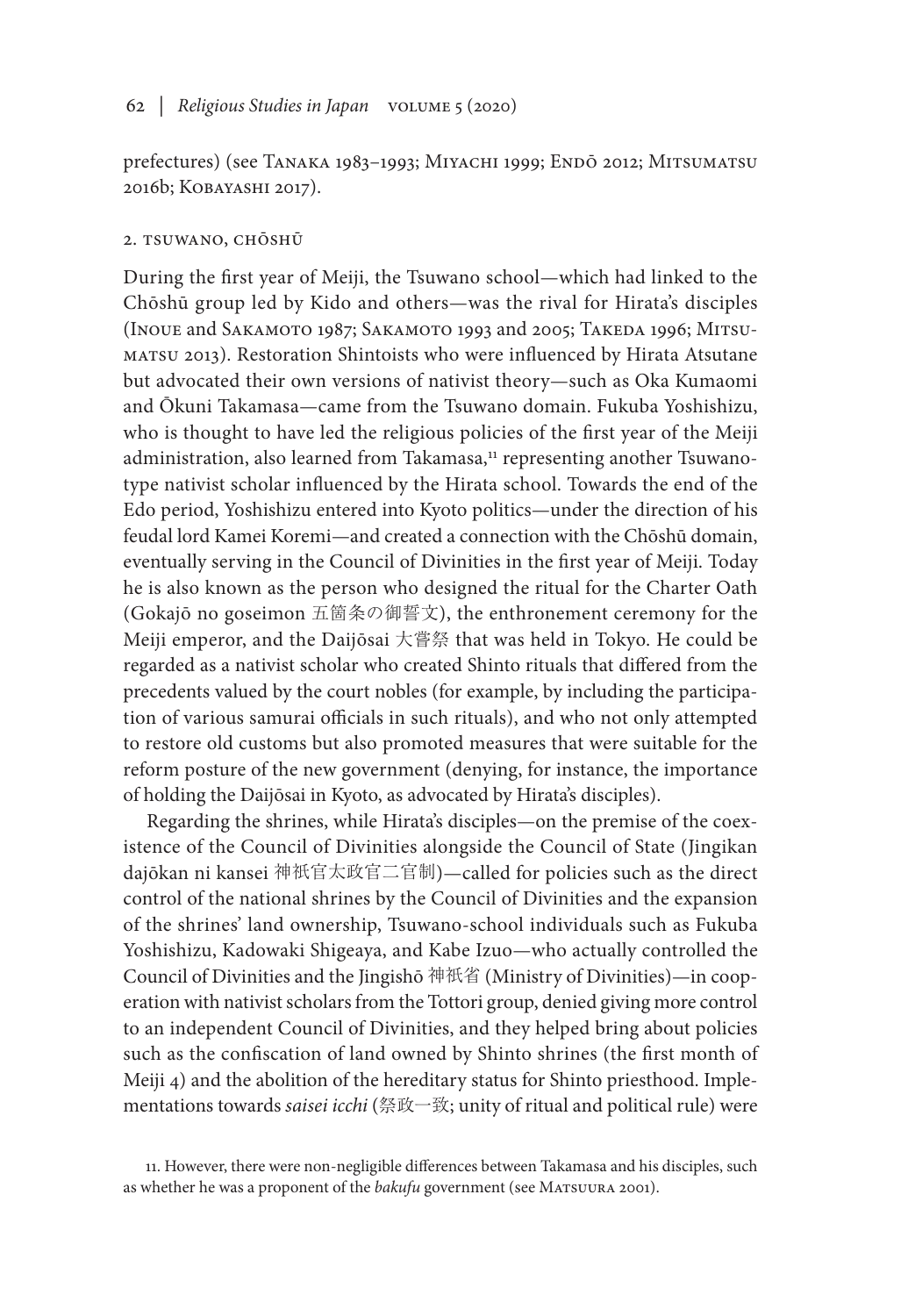advanced—through the annexation of the Council of Divinities by the Council of State (Dajōkan) (Jingikan no Dajōkan naibu kikanka 神祇官の太政官内部機 関化) and the absorption of Shinto roles into those of public servants (Zokuri no yakushoku ken'nin 俗吏の役職兼任)—and the establishment of a shrine system centered on the rituals for Amaterasu and the imperial ancestors by the emperor was envisioned.

Regarding the policies for Shinto proselytization of the masses, after Hirata's disciples were ousted in Meiji 4, a series of discussions were developed in line with the theories of Ōkuni Takamasa, which took on an Amaterasu-centric monotheistic character and abandoned the interest in interacting with the Invisible World as originally emphasized by the Hirata school. Under the Shinto policies advanced by Yoshishizu and others, Amaterasu not only represented the imperial deity and the ruler of Takamagahara but also absorbed the role of the three *kami* of creation (*zōka sanjin* 造化三神)—as depicted in Hirata theology—as well as the role of Ōkuninushi as the ruler of the Invisible World. Fukuba and others, in collaboration with Kido Takayoshi, who was close to Nishi Honganji 西本願寺, envisioned the creation of a national edification (*kokumin kyōka* 国民教化) program—involving both Shinto and Buddhism—as an anti-Christianity measure, proceeding to establish the Ministry of Doctrine (Kyōbushō 教部省) (third month of Meiji 5) and to introduce the *kyōdōshoku sei* 教導職制 (the system of national instructors). But with factors such as Kido's (and other's) trip to the West, Fukuba's influence on the national edification policy was lost within this year, and the nativists from the Satsuma school entered into the Ministry of Doctrine.

In this way, regarding the ideological policies during the inception of the Meiji nation, we could say that the generally accepted understanding in recent years is to emphasize the role played by the Tsuwano school, namely Fukuba and his allies—in collaboration with Kido—over the role played by Hirata's disciples. One could also observe the tendency among the members of the Tottori group—which collaborated with the Tsuwano school—to highly respect Norinaga more than Atsutane.12

However, as mentioned above, Fukuba was also originally a student of the Hirata school and worked in cooperation with Nobutane. It also cannot be denied that Ōkuni Takamasa was another individual who succeeded Atsutane in his academic style of preaching about the superiority of the imperial country over all countries, creating a grand (albeit rough) myth/history through repeated references to Chinese and Western studies.

Furthermore, the influence of Hirata's nativism on the thought formation of the Chōshū loyalists cannot be ignored. First, it has already been pointed out

<sup>12.</sup> MITSUMATSU (2012b); TAKEDA (2017). In addition, for Chōshū Kokugaku scholars, Kondō Yoshiki also derives from the study of Motoori.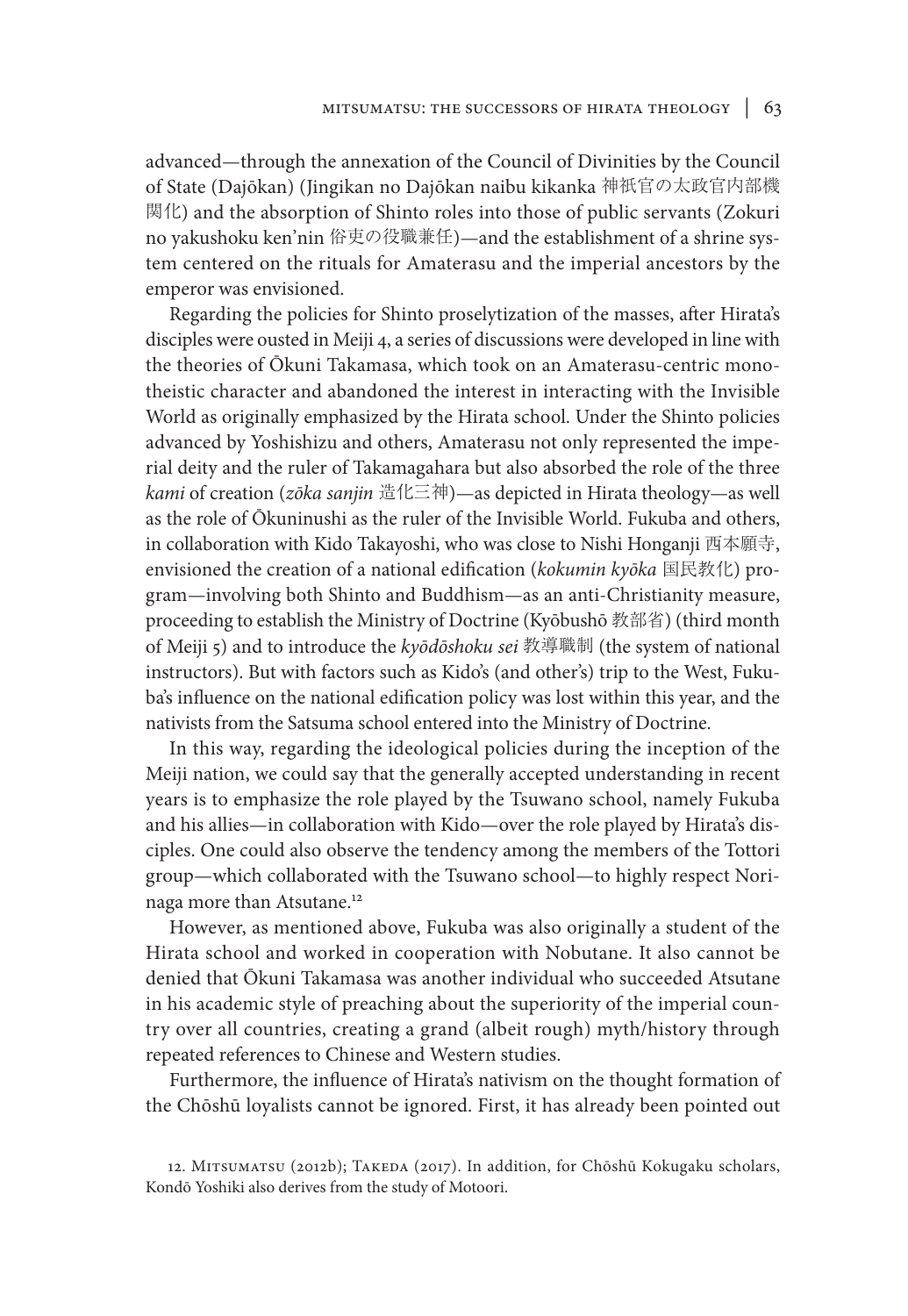that Yoshida Shōin, in his later years, was inspired to study nativism while in prison (Kirihara 2009). And Shiraishi Shōichirō, who was positioned at the nodal point of various activists, was a student of Suzuki Shigetane, who entered Ibukinoya after the death of Atsutane but was reprimanded by Kanetane, and developed a confrontational relationship with Hirata's disciples and was eventually purged as an "evil monster" (*yōmi* 妖魅). Takasugi Shinsaku was also a devoutly religious figure, and is presumed to have been influenced by Atsutane. Scenes of Takasugi praying and absorbed in the reading of Atsutane's *Tama no mihashira* 霊能真柱 (The True Pillar of Spirit) are recorded in his diary (*setsugyo nisshi* 暬御日誌). Recent studies have focused on the influence of Hirata's nativism on the thought formation of the pro-*sonnō jōi* faction of the Chōshū domain, which gave birth to the *shōkon jō* 招魂場 (sites of memorial for the dead who fell fighting for their country) (Tsuda 2009a; 2009b; 2011; 2013; NAKAhara 2014; Aota 2015). The fact that Hirata's disciples were in conflict with the Restoration Shintoists, who allied with the Chōshū faction during the first year of Meiji, does not mean that Hirata theology did not leave any influence on the loyalists of the Chōshū domain.

## 3. SATSUMA

Next we will consider Satsuma.13 Satsuma was originally a place where nativism thrived. Shimazu Shigehide, who was well known for his love of learning, also interacted with Hirata Atsutane, and he appointed the nativist scholar Shirao Kunihashira to the compilation of the encyclopedic books *Seikeizusetsu* 成形 図説. Shirao left many topographic descriptions inflected with a sense of Japan as *shinkoku* 神国 ("divine land"), and many of his other works also connect the myths—developed by Satsuma-domain nativist scholars embracing the notion of *tenson kōrin* 天孫降臨 ("descent of the grandson of the sun goddess")—to the local land. The poets of the Keien school who worked at the Kyoto *hantei* 藩邸 (official residence) such as Yamada Kiyoyasu and Hatta Tomonori were also such nativist scholars. But these individuals were punished by their feudal lord Shimazu Narioki due to the Kaei hōtō jiken 嘉永朋党事件 (a family feud over Shimazu Narioki's heir in the Kaei 嘉永 era [1848–1855]), and Yamada committed *seppuku*. Okobira Takamune—who was named alongside Shirao Kunihashira—died during his punishment, and Katsuragi Hikoichi—who became a student of the Hirata school after being impressed by *Tama no mihashira*—also went into a life of exile. When Shimazu Nariakira regained power, however,

<sup>13.</sup> On Satsuma Kokugaku or the abolition of Buddhism in Satsuma, see KUBOTA (1941); Watanabe (1986); Matsumoto (2005); Miyamoto (2010); Nagoshi (2011); Miyachi (2012); Mitsumatsu (2016c); Kozuru (2017).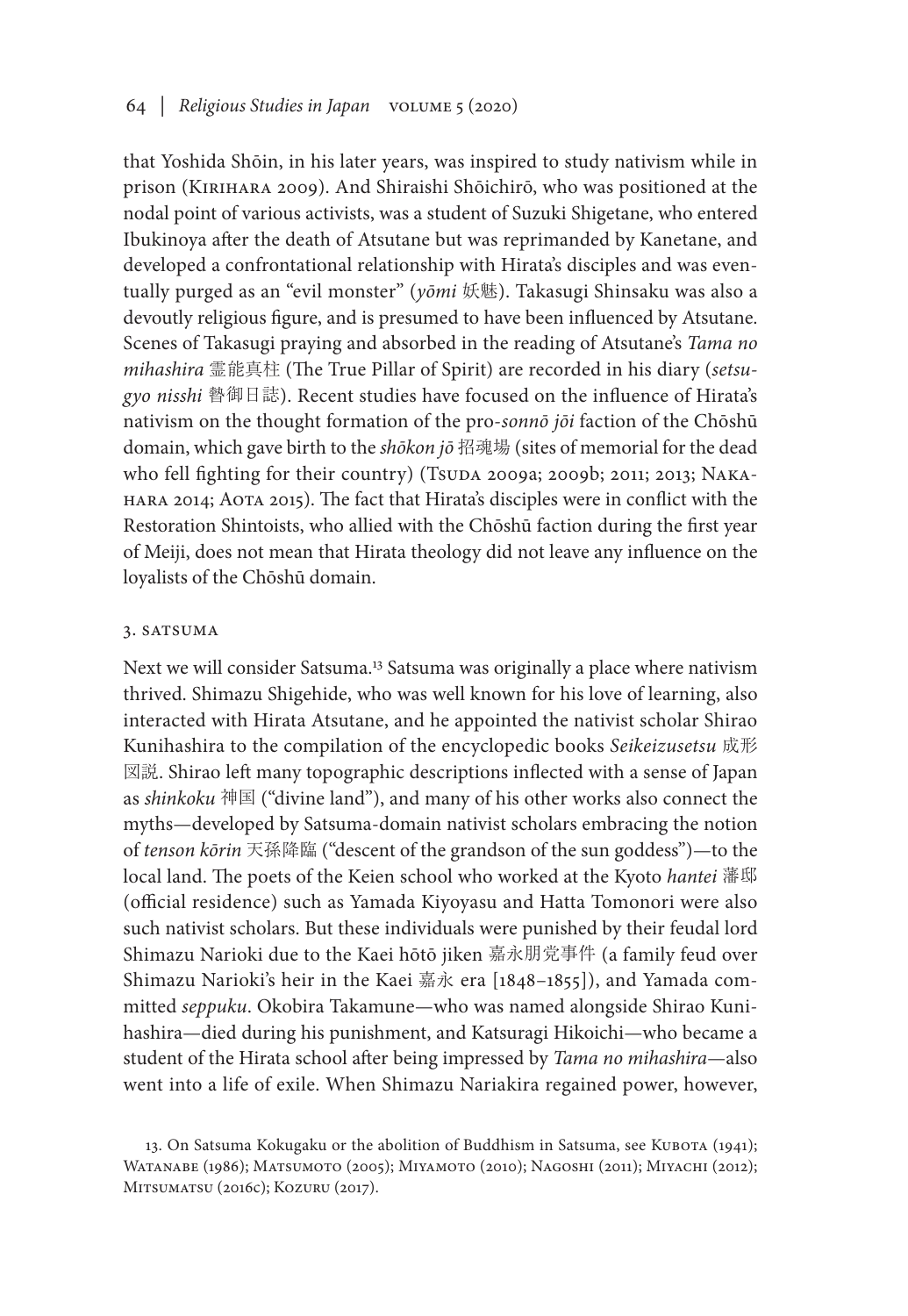nativist education became promoted at the domain school Zōshikan 造士舘 with Godaiin Mihashira—son of Okobira—and Hatta at the center.14

Hatta later worked at the Kyoto Daigakkō and the Imperial Poetry Bureau. Research has recently been advanced on the fact that poets connected to the Satsuma network—such as Takasaki Masakaze (who lost his father in the Kaei hōtō incident) and Saisho Atsuko, who were students of Hatta—had occupied the positions in the Imperial Poetry Bureau.15 It appears that Hatta also shared Hirata theology's interest in the Invisible World, and Atsutane was very pleased to obtain Hatta's *Kirishimayama yūkyō shingo* 霧島山幽境神語 (Divine Tales of Mystic Realms in Mt. Kirishima), and considered adding it to the appendix of his *Senkyō ibun*. Not only was Hatta's work accepted by the Hirata family, but the influence of Hirata Nobutane's *Gyojūron* 馭戎論 (On Taming Barbarians) can also be detected in Hatta's works—such as in his *Dairiron ryaku* 大理論略 (An Outline of the Great Law), which argued that the greatness of the imperial country ought to be publicized in negotiations with foreign countries, negating the need for Japan's isolationism/exclusionism. But according to this book and *Tōkō kakun* 桃岡家訓 (Tōkō Family Mottoes), Hatta did not share the characteristics of the Hirata school that valued Ōkuninushi as the ruler of the Invisible World, and identified the creator *kami* (which would later be designated as Amenominakanushi) as the entity that commands over the Invisible World = the world of the *kami*.

Godaiin Mihashira was a nativist scholar who entered Ibukinoya while Atsutane was alive. He conducted research on temples and shrines in anticipation of *shinbutsu bunri* 神仏分離 (the separation of Buddhism and Shinto), and—together with Mishima Michitsune—surveyed the imperial mausoleums. The Kokugaku Bureau (Kokugaku kyoku 国学局)—where his disciples gathered—played a major role in the post-Restoration policies of *haibutsu kishaku* 廃仏毀釈 ("abolish Buddhism and destroy Shākyamuni") and the establishment of Shinto as the state religion (although we also cannot ignore the significance of the general devaluation of Buddhism among

14. "Godaiin is a famous scholar of National Learning and was offered the position of Lecturer at Zōshikan, given the proposition to change school traditions. According to the order, *Kojiki*, *Nihongi* 日本紀, and *Ryōnogige* 令義解 and so on were to be lectured because there apparently were students without adequate knowledge of Kokugaku in the school. On a certain day in the third month, he was summoned before the lord and ordered to lecture on the *Kojiki*. After the lecture, as I heard, he talked about the national canon as well. In addition, Hatta Kizaemon was ordered to lecture on *Man'yōshū*, read Waka poems, and so on. Also, in an effort to further National Learning, Godaiin, Hatta, and others were asked about the ability of Suzuki Shigetane; it is said that a determination was made to hire [Shigetane] after this." Ansei 安政 5, *Kagoshimaken shiryō Nariakirakō shiryō*, vol. 3, 102.

15. See Miyamoto (2010), Matsuzawa (2014), and studies by Chōfuku (2015).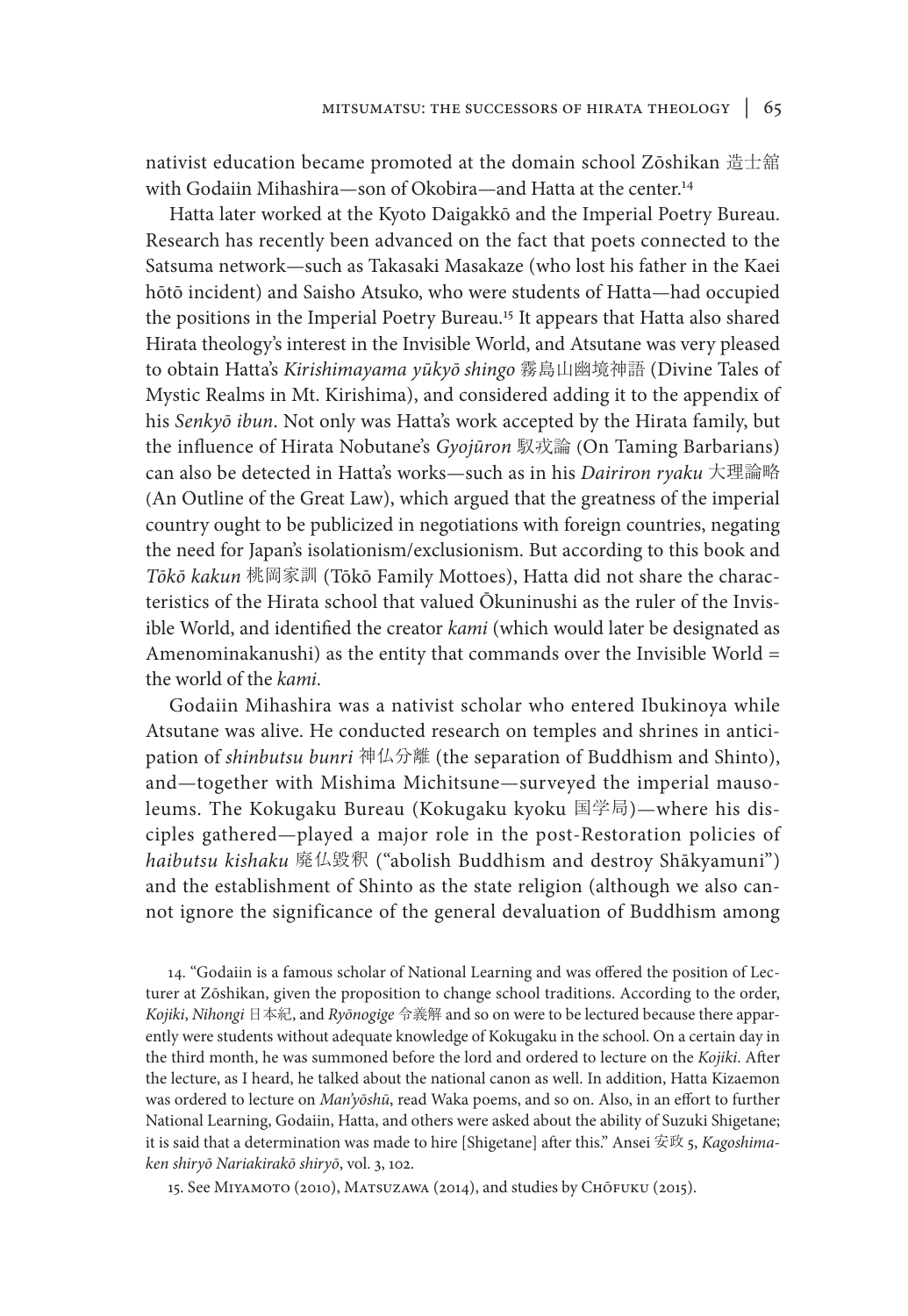feudal retainers). As Kubota Osamu points out, their publications—such as *Keishin setsu ryaku* 敬神説略 (A Summary of Faith) and *Kannarai gusa* 神習草 (A *Kami*-follower's Note)—were composed with direct references to Hirata theology. Even if their policies were not exactly carried out as intended—due to the abolition of the *han* system and the people involved leaving for the capital—the scars left by this measure were quite large.

The impact of Hirata's nativism on the *sonnō jōi* faction of the Satsuma domain is not limited to these nativist scholars in the narrow sense. During the Ansei 安政 period (1854–1860), Saigō Takamori frequently visited Ibukinoya himself and guided his companions to the school (MIYACHI 2012, vol. 1, 274–75). After Nariakira's death, Ōkubo Toshimichi, in approaching Shimazu Hisamitsu—who was to lead the administration of the domain as the father of the feudal lord—is said to have slipped a petition along with Atsutane's *Koshiden* 古史伝 (An Annotated Ancient History) (Hisamitsu was interested in Atsutane's *Koshiden*, which was obtained by Saisho Atsushi—Hirata's student and member of the Seichū gumi 精忠組 ["league of loyalty," a *sonnō jōi* group in Satsuma] and was being circulated among his friends) (Sasaki 2001).

These members of the Satsuma school entered the Ministry of Doctrine in cooperation with members of the Dajōkan sain 太政官左院 (the House of the Left). The national edification (*kokumin kyōka*) policy—led by the Ministry of Doctrine—which initially left room for collaboration with Buddhists, transformed into a program that foregrounded a type of theology from the Satsuma school that prioritized the *kami* over the Buddha and respected not only Amaterasu but also Amenominakanushi. In the fifth year of Meiji, Kuroda Kiyotsuna was appointed as the deputy minister (Kyōbu taifu 教部大輔) of the Ministry of Doctrine and Mishima Michitsune as the senior secretary (Kyōbu taijō教部大丞). Even at the Daikyōin 大教院 (the Great Teaching Institute), established in June of Meiji 6 to serve as the base for the national edification program (involving both Shinto and Buddhism), Amaterasu and the *zōka sanjin*, including Amenominakanushi, were enshrined, and eleven precepts based on Restoration Shinto were added to the teachings (the rehabilitation of Hirata's direct disciples, such as Yano Harumichi, can also be detected). Monks—who could not preach outside of the *kyōdōshoku sei* (the system of national instructors)—also got involved in this arrangement.

But opposition to such policies arose from Jōdo Shinshū. After Meiji 7, Shimaji Mokurai—who had connections with those from the Chōshū faction, including Kido Takayoshi—criticized the policies of the Ministry of Doctrine that promoted "religious" Shinto. The Satsuma clique—which had traditionally suppressed Jōdo Shinshū—sometimes differed in attitude with the Chōshū clique, and after much confusion—following Kido and others' return to Japan, and Saigō Takamori and others leaving the government—the Daikyōin was dis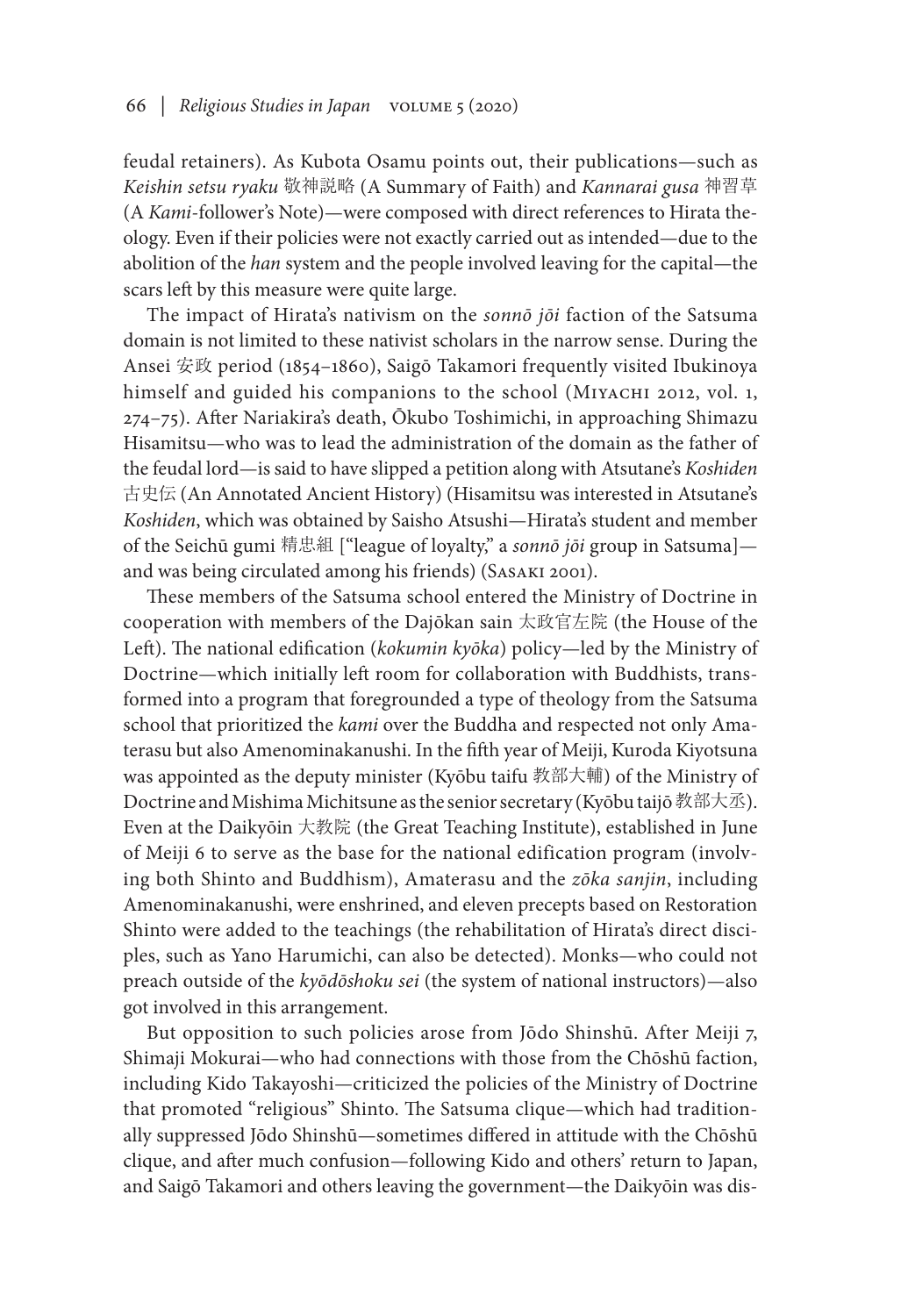solved in Meiji 8, Kuroda and Mishima were transferred, and the Ministry of Doctrine was also abolished in Meiji 10. The Ministry of Home Affairs' Bureau of Shrines and Temples (Naimushō shajikyoku 内務省社寺局) would later promote the separation of the government and "religion" (Miyachi 1981; Inoue and Sakamoto 1987; Sakamoto 1994; Haga 1994; Nitta 1997; Ogawara 2004; Miyamoto 2010).

The Office of Shinto Affairs (Shintō jimukyoku 神道事務局)—established after the dissolution of the Daikyōin as the hub for the Shinto *kyōdōshoku* system—became the root organization along with the Ise Shrines. From the beginning, Jingū kyōin 神宮教院 (Ise Jingū Teaching Institute) had tried to expand their affiliated religious associations (*kōsha* 講社) with a doctrine that prioritized the *zōka sanjin* and Amaterasu. In Urata Nagatami's *Daidō hongi* 大道本義 (The True Meaning of the Great Way)—in contrast with Hirata's theory—it was taught that Amaterasu was the ruler of Heaven and Earth as well as the governing entity over the Invisible World and the salvation of souls. In Meiji 7, Tanaka Yoritsune of the Satsuma school—who worked at the Kokugaku Department of Zōshikan, a school of the Satsuma domain, and also became a shrine magistrate—was appointed as the high priest of the Ise Shrines. While *Sanjō engi* 三条演義 (A Commentary on the Three Standards of Instruction), issued in his name, indicated the understanding that placed Amaterasu as the main *kami* of the universe, the emperor as the ruler of the Visible World, and Ōkuninushi as the ruler of the Invisible World, Tanaka's *Shintokuron* 神徳論 (Theory of Divine Virtues) emphasized the importance of the divine virtues of the *zōka sanjin*, including Amenominakanushi, who created heaven and earth, and the divine virtues of the "greatest, deeply revered" Amaterasu.

The Izumo Taisha 出雲大社 (Izumo Grand Shrine)—which was also trying to expand their management of religious associations—criticized the Ise Shrines and the Office of Shinto Affairs' maintenance of the edification program emphasizing Amaterasu and the Ise Shrines. Senge Takatomi sought to have Ōkuninushi enshrined by name at the altar of the Office of Shinto Affairs, where the *zōka sanjin* and Amaterasu were enshrined. This led to the Pantheon Dispute (*saijin ronsō* 祭神論争) that divided the Shinto world into Ise and Izumo factions. The Izumo group, which, like Hirata theology, privileged Ōkuninushi as the ruler of the Invisible World, criticized the expansion of Amaterasu's role in the *Daidō hongi*, especially the absorption of the role of the ruler of the Invisible World as having no basis in the classics. On the other hand, during April of Meiji 13 in the middle of the Pantheon Dispute, Tanaka Yoritsune—in opposition to Senge—maintained his position that the enshrinement of Ōkuninushi was unnecessary, not denying that Ōkuninushi was the ruler of the Invisible World but nevertheless emphasizing the divine virtues of the *zōka sanjin* and Amaterasu. After much debate, the conclusion made by the imperial decision of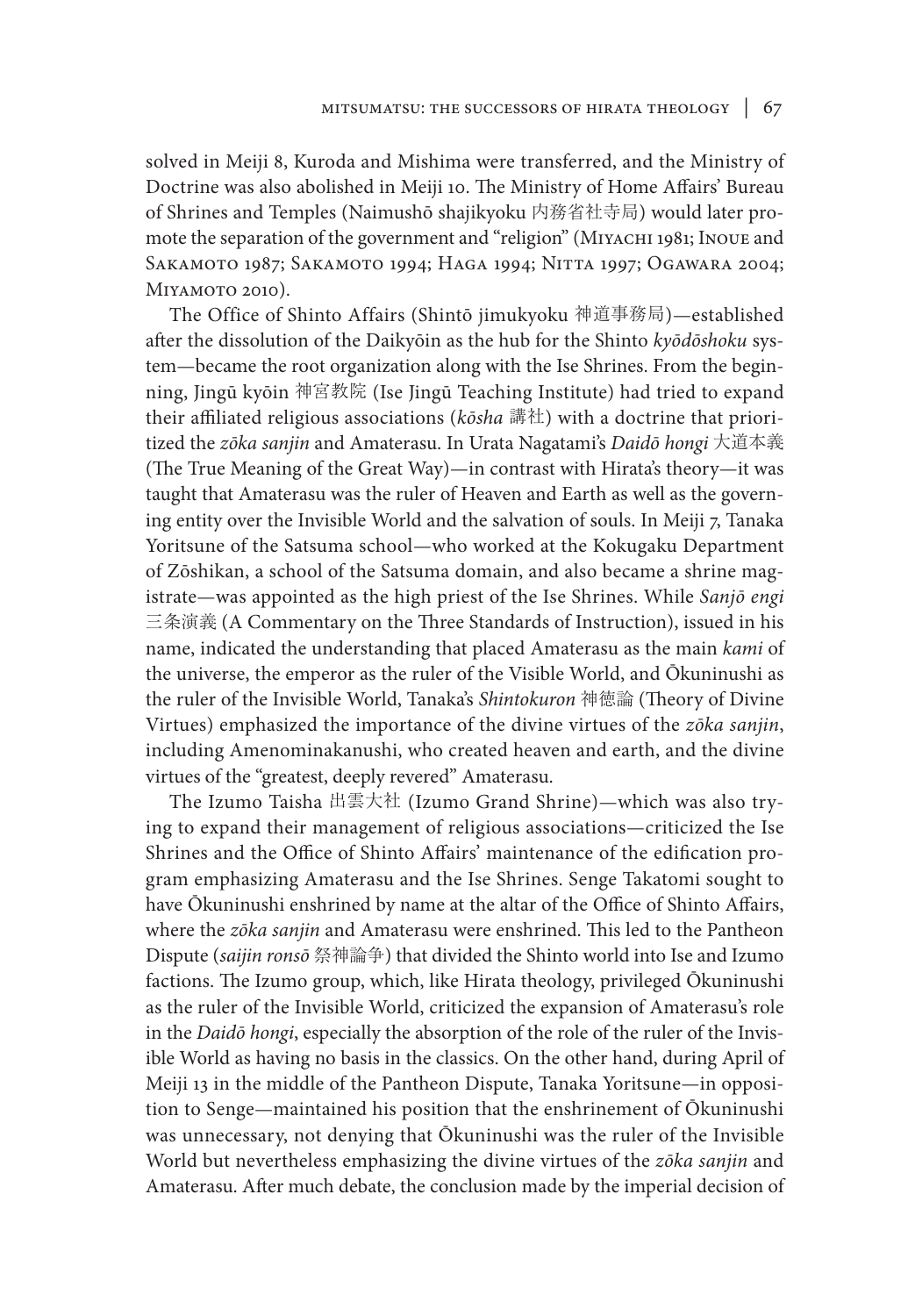## 68 *| Religious Studies in Japan* volume 5 (2020)

Meiji 14 determined that one should worship from afar the *kyūchū sanden* 宮中 三殿 (Three Shrines in the Imperial Court) (*kashikodokoro* 賢所 = Amaterasu, the spirits of the past emperors, and the *kami* of heaven and earth). Far from the enshrinement of Ōkuninushi, the Office of Shinto Affairs having its own central altar itself was denied. In Meiji 15, Shinto priests and *kyōdōshoku* were separated and the Research Institute for the Japanese Classics (Kōten kōkyūsho 皇典講究所) was established. The separation of "non-religious" Shrine Shinto and sect Shinto was also advanced, and in Meiji 17, the Office of Shinto Affairs as well as the *kyōdōshoku* system were abolished. In this manner, Restoration Shinto—with its religious characteristics—was cut off from the government.16

#### 4. saga

Politicians who ran the new government were not necessarily limited to those from the Satsuma and Chōshū domains, who were the ringleaders of the coup for the restoration of imperial rule (*ōsei fukko*). The Hizen Saga domain—which contributed significantly to the victory of the Boshin War with its military power—along with its former leader Naomasa, quickly gained some influence by having the pro-*sonnō jōi* patriots they had retained enter the new government. Saga clansmen such as Ōkuma Shigenobu and Soejima Taneomi—who gained experience in international negotiations in Nagasaki—became prominent figures due to their abilities in a new government with little diplomatic experience (Shibahara 1965; Mōri 2008; Nomura 2008; Sawai 2016a; 2016b; 2017; Kihara 2009).

Edayoshi Shin'yō (see Ōzono 2014) was the mentor of these pro-*sonnō jōi* patriots from Saga. Like his father, Shin'yō served as a teacher at the domain school Kōdōkan 弘道館. He was known for advocating the *Nihon ikkun* 日本一君 ("only one lord in Japan") theory and starting the national literature study group at the Shōheikō 昌平黌 in Edo. He was also a close friend of Yano Harumichi. At Kōdōkan, Shin'yō not only taught the Chinese classics but also Japanese literature, formed a political association named Gisai dōmei 義祭同盟 ("league of honoring justice") that enshrined Kusunoki Masashige, criticized the shogunate

16. On the Pantheon Dispute, see Nakajima (1972), Fujii (1977), Inoue (1991), and Fujita (2007). Regarding Tanaka Yoritsune in particular, refer to TonAMI (2013) and TAKEDA (2018). Hara Takeshi sees the imperial decision on the Pantheon Dispute as the "official rejection of the claim of the Izumo faction," "Ise's Izumo-expunction," or the "official denial of *ken'yūron* 顕幽論 ('debates on the seen and the unseen')" (Hara 2001, 181). But the imperial decision itself did not touch on *ken'yūron*, and the Ise faction had also developed an original *ken'yūron* and spiritual theory for the purpose of committing to the *kyōdōshoku* system in opposition to Christianity (Takeda 2018). Not only Izumo's theory had been denied; Satsuma's theology of the three *kami* of creation also lost its privileged position at the time.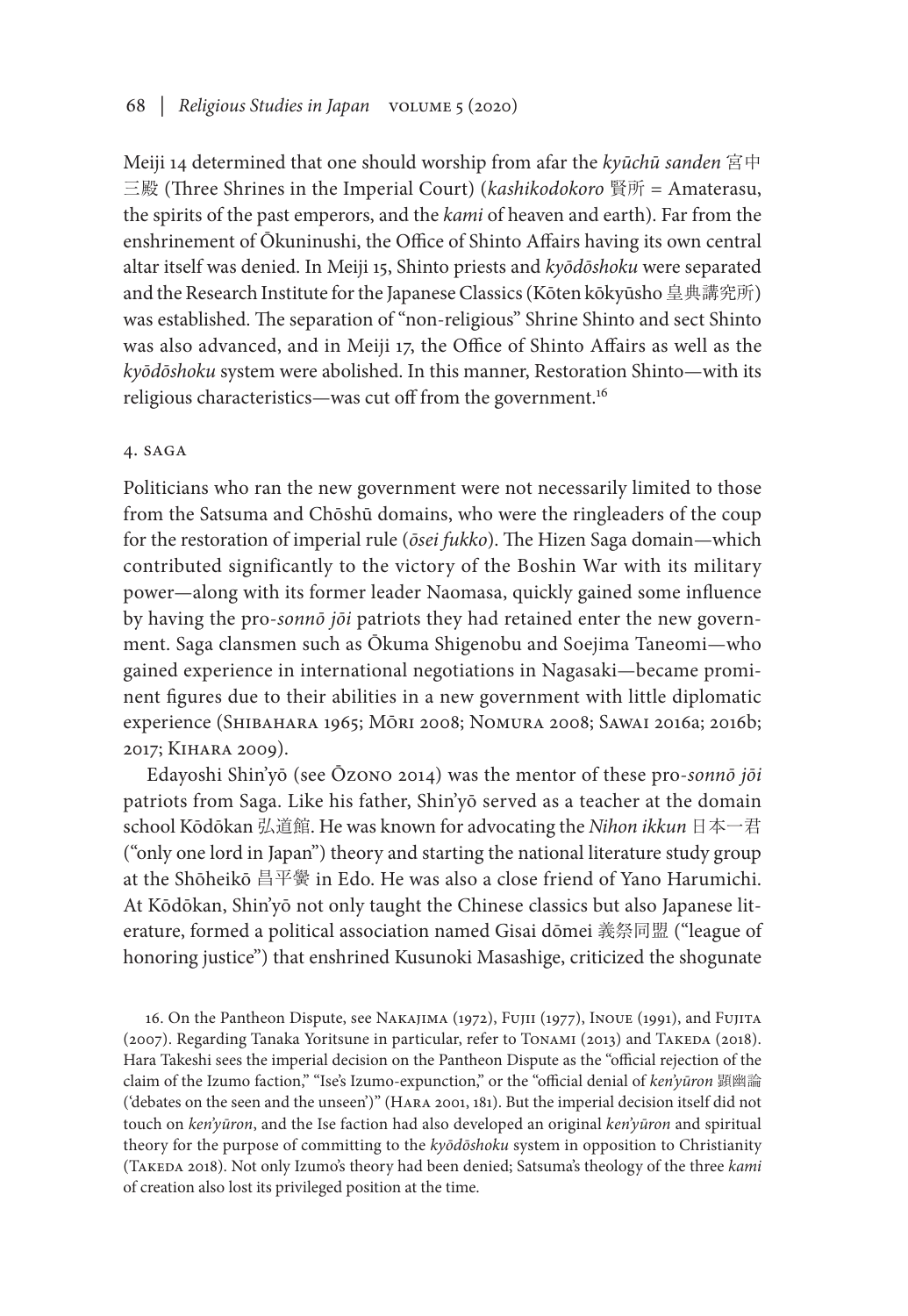administration, and trained many pro-*sonnō jōi* patriots; he eventually died of cholera. His younger brother Soejima Taneomi, as well as Ōkuma Shigenobu, Etō Shinpei, Ōki Takatō, and many others received Shin'yō's instructions.

Shin'yō was also teaching at the Shingakuryō 神学寮 (Department of Theology) which was established in the seventh year of Kaei for the training of Shinto priests. Nishikawa Mikawa, caretaker of the Shingakuryō, wrote in his diary dated the eighth month of the second year of Ansei:

The second day [of the eighth month], I was present at an examination at Shingakuryō for all shrine priests in the domain. All officials including the magistrate attended. Over sixty priests received instructions, and over forty participated in the recitation of texts. Whoever remains should be examined on the twenty-seventh of the eighth month, so by then every single priest will have been examined. (*Ushizu otomiyasha nikki*)

It is well known that in the Saga domain, Kōdōkan—under the leadership of Nabeshima Naomasa, who was instructed by Koga Kokudō 古賀穀堂, a scholar of *shushigaku* 朱子学 (a form of neo-Confucianism, based on the teachings of Zhu Xi and his followers)—adopted the policy of educating all their clansmen and boasted the highest education standard in the country, introducing a system for medical licensing based on the education of Western medicine (*Sagaken kyōikushi*, vols. 1 and 4; Maeda 2012; Ikuma 2011; 2015; Aoki 2015). But we should note that Shinto priests were also obligated to be trained in theology.

Another individual well-known for being a teacher at the Shingakuryō is Nanri Arichika, who—influenced by Hirata Atsutane—created a kind of Shinto theology that adapted ideas from the Chinese translations of Christian writings.17 Others involved with the Shingakuryō included Shinto priests such as Mori Wakasa, Fujiwara Sadaaki, Nishikawa Sugao, Oka Yoshitane, and Itoyama Sadamoto. It is important to note that they all looked up to Mutobe Yoshika—renowned as the priest of the Mukō Shrine in Yamashiro Province and as a direct disciple of Atsutane—as their teacher. Individuals such as Sugao, Yoshitane, and Sadamoto came to be in charge of policies regarding Christianity during the *senkyōshi* period and the control of shrines during the Ministry of Doctrine period. Sugao is also known for being a lecturer during the early days of the Daikyōin, for his involvement in the Shintoization of Fujidō as well as the establishment of the sect Shinto group Jikkōkyō 実行教 with his teacher Shibata Hanamori, and the implementation of *haibutsu kishaku* in Dewa Sanzan. Yoshitane became the senior priest of the Ise Shrines, but after the establishment of Jingūkyō 神宮教, he left and became the superintendent priest of Kōsokyō 皇祖教. In addition to leaving behind theological writings about their own version of

17. For the history of research after Muraoka (1940), see Mitsumatsu (2015).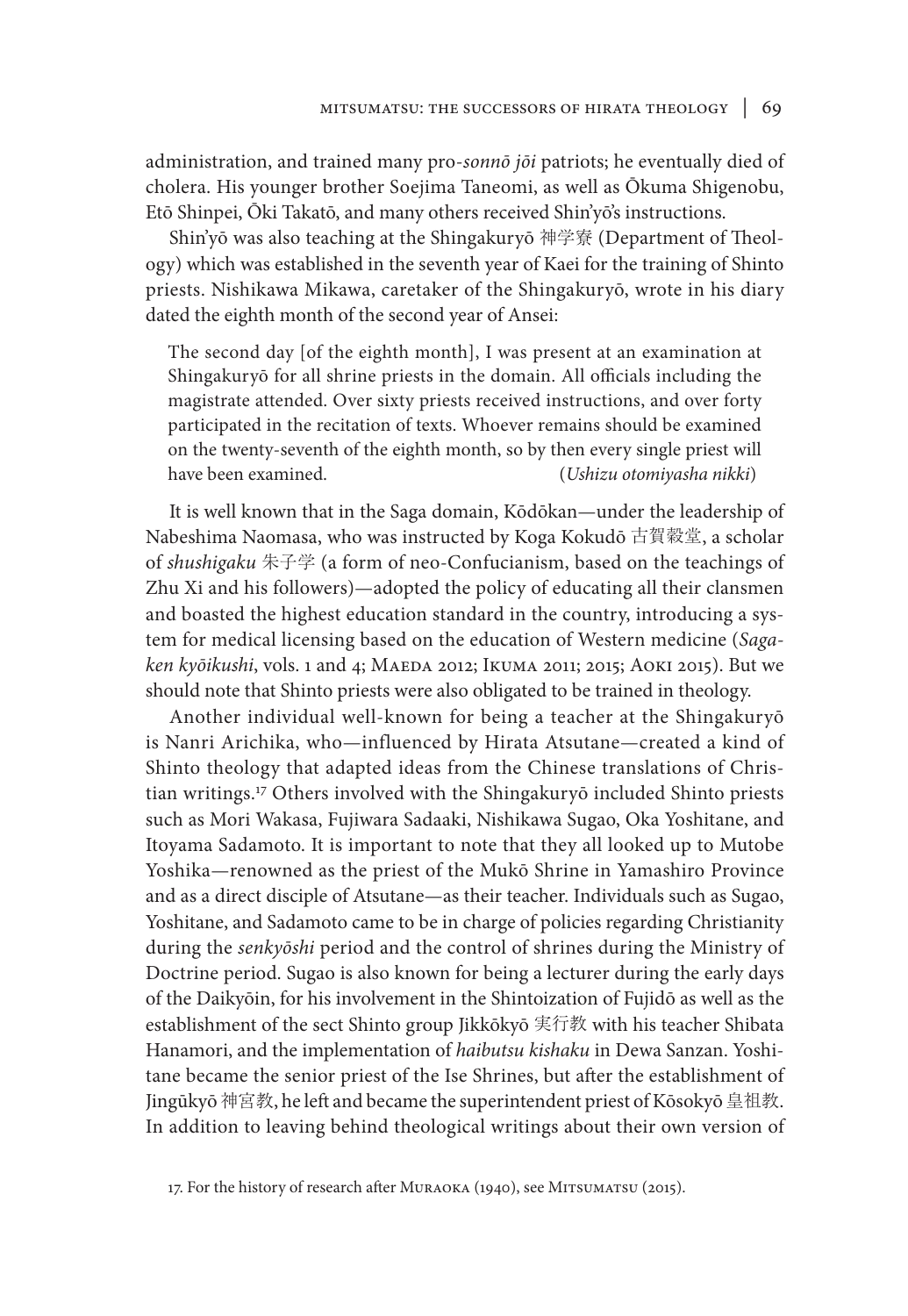Restoration Shinto that revised Atsutane's theory,<sup>18</sup> they were also regular contributors to the publication *Shinkyō sōgo* 神教叢語 (Tales of Divinities), which was supported by Kubo Sueshige—Hirata Kanetane's son-in-law—during the time of the Office of Shinto Affairs (Kobayashi 2017). In the case of Saga, one of the results of the feudal lord's promotion of scholarship was the spread of Hirata theology.

Soejima Taneomi was also one of these Restoration Shintoists. He is known as a teacher at Kōdōkan or as a scholar of Chinese and Western learning who studied with Guido Verbeck in Nagasaki, but in fact he also studied *kōgaku* 皇学 in Kyoto (said to be the only retainer from his domain to do so) and interacted with figures such as Mutobe Yoshika, Yano Harumichi, and Tanimori Yoshiomi. In the first year of Meiji, with regard to the management of the Daigakkō, Hirata's disciples expected a lot from Taneomi—and also from the Satsuma faction during the era of the Ministry of Doctrine—but it is difficult to conclude that he performed up to their expectations. Ōkuma Shigenobu, who also received instructions from Shin'yō and studied *eigaku* 英学 together with Taneomi, gave up on Shinto early on, citing as his reasons the incompetence of nativist scholars and the imperfection of Shinto as a religion, and marking as a turning point Restoration Shinto's failure to evangelize Christians in Nagasaki (Enjōji 1895, 301–2). On the other hand, unlike Shigenobu, Taneomi—even after retreating from the frontline of politics—continued to be a staunch Hirata-school Shintoist. During the Seinan War (1878), Taneomi had gone to China, but there is a rumor that he did so in order to avoid a catastrophe as foretold by a revelation of the *kami* from Honda Chikaatsu, a Satsuma nativist who had developed a unique practice called the *chinkon kishin* method 鎮魂帰神法. Many things are not known about the theologies of Taneomi and Chikaatsu that emphasized spiritual possessions and divine revelations, but according to the remaining records, there is a considerable amount of similarities between their theologies that valued theories about *jindai moji* 神代文字 (ancient Japanese characters) and Amenominakanushi.<sup>19</sup> It appears that Taneomi's manner of spiritual possession was thought to be questionable even by Sano Tsunehiko, who founded the sect Shinto group Shinrikyō 神理教. 20

18. For details, see Mitsumatsu (2017). On Sugao and his teacher, Shibata Hanamori, see Mitsumatsu ed. (2016). On Yoshitane, see Nakanishi (1998) and Oka (2014). On Sadamoto, see Kondō (2013).

19. *Soejima Taneomi zenshū* and *Honda Chikaatsu zenshū*; see Suzuki (2000); Satō (1978); Kusamori (2000–2003). Soejima and Honda also seemed to see Atsutane's theology as insufficient.

20. Inoue (1991) briefly touches on the encounter between the two, but I quote below the most extreme assessment from the diary of Tsunehiko:

Tsunehiko: "There is a rumor that you are a fox-taming mystic."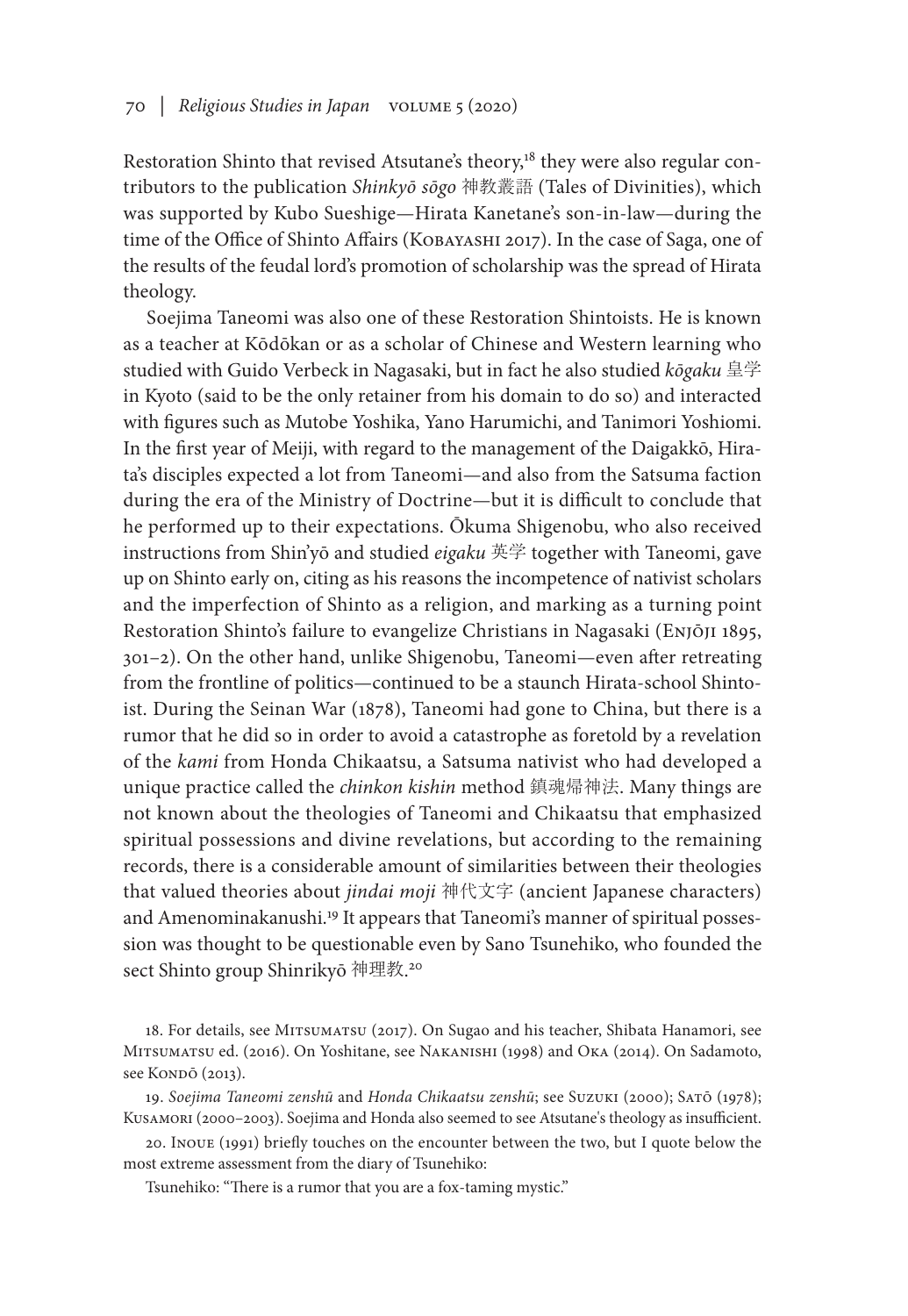# *Conclusion*

There are many more examples I would like to introduce, but—based on the discussion so far—allow me to summarize my provisional views on the question at the beginning of the paper about the relationship between Hirata's nativism and the Meiji Restoration.

Since the conclusion of the trade treaties, the number of students of Hirata has increased dramatically. During the era of *sonnō jōi*, from commoners to the feudal lords, we find many cases of individuals accepting Hirata's nativism in the process of their formation as political subjects. The Hirata family became a node of a political information network, and in addition to disseminating ideas about the political situation of the time, they worked as members of the *sonnō jōi* faction in the Akita domain. We also cannot ignore the influence of Hirata's nativism on activists who were not his direct disciples. Although not every member of the Hirata school was active in political activities, it is difficult to separate the political movements of this time period from Hirata's nativism by simply referring to Hirata theology's emphasis on spiritual theories and the exploration of the Invisible World.

Within the new government, especially in the ritual and academic departments, it is true that Hirata's direct disciples, who were faithful to Hirata theology, lost their positions before exerting as much influence as might have been expected. However, the scope of the influence of Atsutane is not limited to his direct disciples. Many Restoration Shintoists—such as those in the Ōkuni Takamasa and Suzuki Shigetane schools, or the Satsuma school—were influenced by Hirata theology in constructing their arguments, and these effects cannot be neglected. The range of Hirata's influence also extends to sect Shinto and the subsequent new religions. Some discussions place Deguchi Onisaburō as the successor of Hirata theology, but should we not more carefully interpret the processes of succession, transformation, and diffusion of Hirata theology by setting a broader field of vision, and without abridging or oversimplifying this history?

Taneomi: "It's understandable. You also see me with a suspicious eye because of ignorance about *kami*'s dwelling in our body. Knowing the truth, divine revelations come at any time. But even I can't get revelations when the mind is impure."

Tsunehiko: "I know the presence of *kami* in our body well. I am not one of those quackish shamans."

Taneomi: "Well, I will tell you. Pray to the deity on my head, 'bless me, tell me,' and then the deity will come and tell you omens."

Tsunehiko: "I thought that he was a neurotic, which women often become. I saw neurotics many times when I was a doctor. I saw many tombstones engraved 'A daughter of Soejima Taneomi' in Aoyama cemetery before. Heaven still had punished him."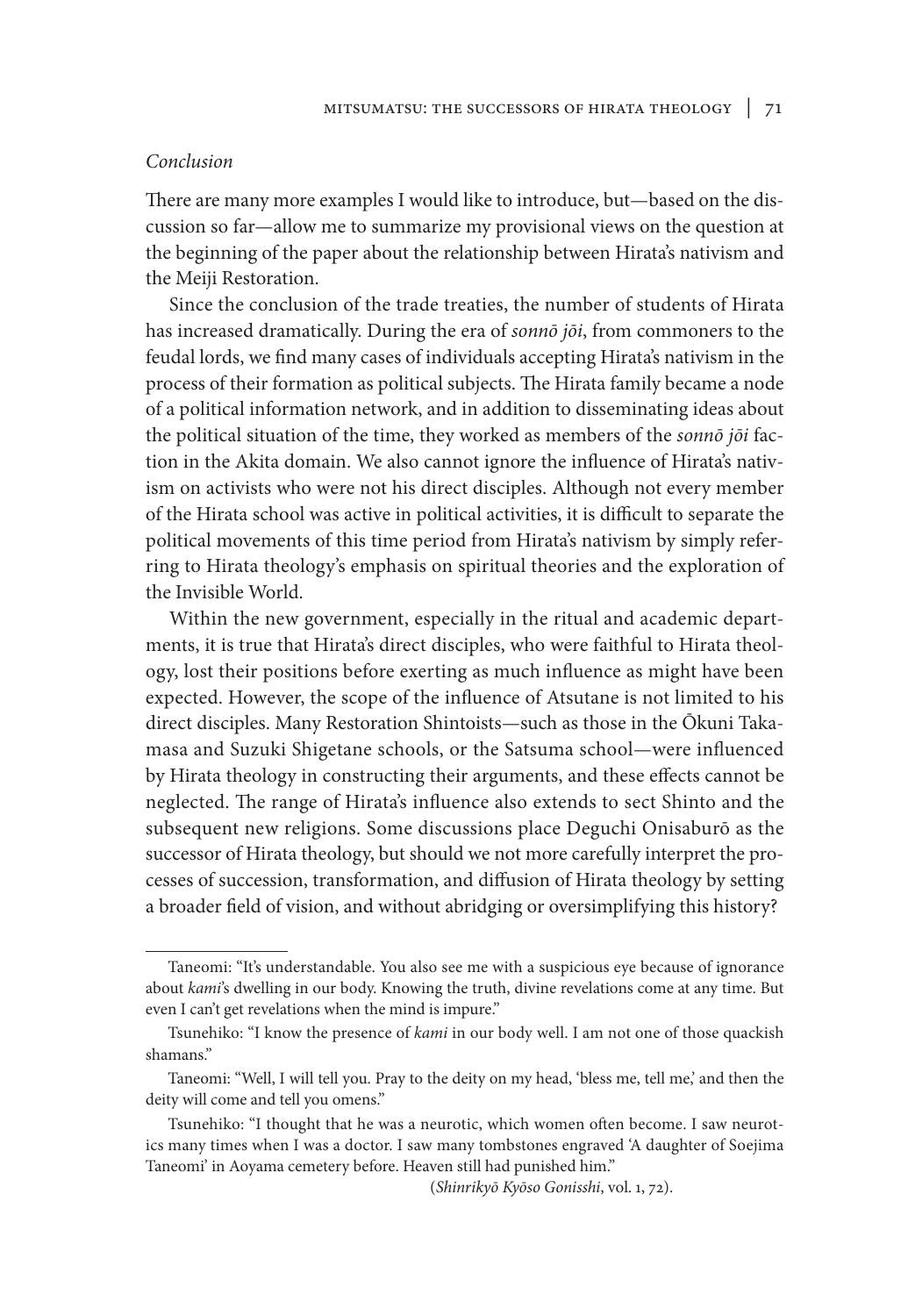72 *| Religious Studies in Japan* volume 5 (2020)

The hope is to better understand the complex relationship between Hirata's nativism and the Meiji Ishin/Fukko from a variety of perspectives, by bringing together specific case studies in line with the available historical evidence.

(Translated by Miura Naohito)

### references

Amano Masashi 天野真志

- 2009 Bakumatsu Hirata kokugaku to Akita han 幕末平田国学と秋田藩. *Tōhoku Bunka Kenkyūshitsu kiyō* 50: 1–17.
- 2012 Hirata Nobutane cho *Gyojyūron* no seiritsu jōkyō 平田延胤著『馭戎論』 の成立状況. *Shomotsu, shuppan to shakai hen'yō* 12: 185–203.
- 2015 Ōsei fukko zengo ni okeru Akita han to Ibukinoya 王政復古前後における 秋田藩と気吹舎. In *Edo jidai no seiji to chiiki shakai daiikkan: Hansei to bakumatsu seikyoku* 江戸時代の政治と地域社会第一巻―藩政と幕末政局, ed. Hirakawa Arata 平川新, 157–87. Osaka: Seibundō.
- 2016 Akita hanshi Inokuchi Sōkan *Kansai zakki* to Ibukinoya jōhō 秋田藩士 井口宗翰『寛斎雑記』と気吹舎情報. *Tōhoku Bunka Kenkyūshitsu kiyō* 57:  $1 - 57.$

## Aoki Toshiyuki 青木歳幸

2015 Saga han igakushi no kenkyū 佐賀藩医学史の研究. *Saga Daigaku Chiikigaku Rekishi Bunka Kenkyū Sentā kiyō* 9: 1–12.

## Aota Kunio 青田國男

2015 Suzuki Shigetane no Shintō shisō to chōshū han 鈴木重胤の神道思想と 長州藩. *Yamaguchi ken shintōshi kenkyū* 27: 1–27.

# Aramata Hiroshi 荒俣宏

2007 *Teito gendan* 帝都幻談. Vols. 1–2. Tokyo: Bungeishunjū.

## Aramata Hiroshi and Maita Katsuyasu 米田勝安

2000 *Yomigaeru karisuma Hirata Atsutane* よみがえるカリスマ平田篤胤. Tokyo: Ronsōsha.

### Asoya Masahiko 安蘇谷正彦

1989 *Shintō no seishikan* 神道の生死観. Tokyo: Perikansha.

### Asukai Masamichi 飛鳥井雅道

- 2002 *Nihon kindai seishinshi no kenkyū* 日本近代精神史の研究. Kyoto: Kyōto Daigaku Gakujutsu Shuppankai.
- Chōfuku Kana 長福香菜
	- 2015 Meiji tankashi ni okeru Outadokoro no igi 明治短歌史における御歌所の 意義. *Yonago Kōgyō Kōtō Senmon Gakkō kenkyū hōkoku* 50: 46–50.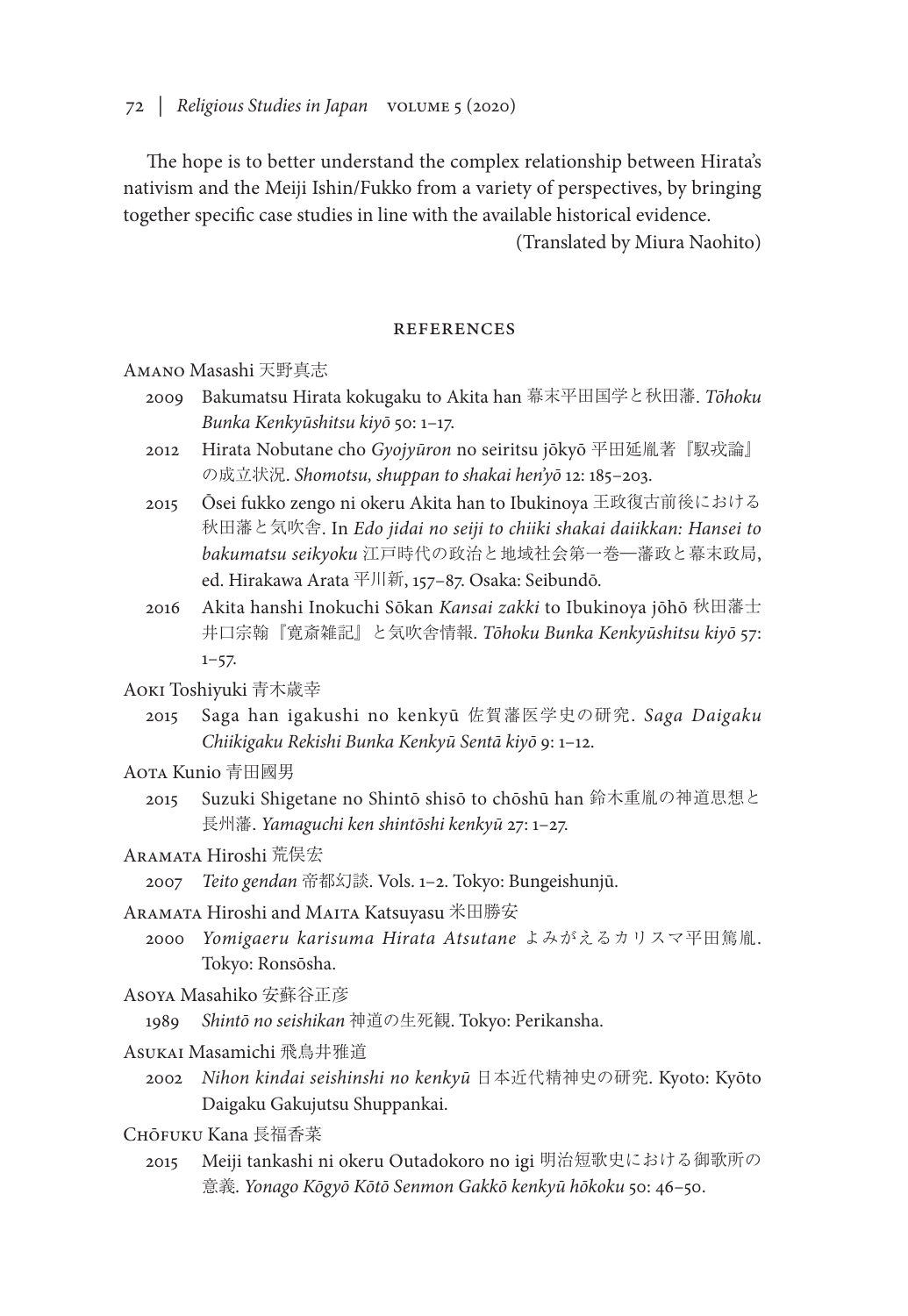Endō Jun 遠藤潤

- 2012 Hirata kokugaku ni okeru "reiteki na mono": Reikon to kosumorojī no kindai 平田国学における〈霊的なもの〉―霊魂とコスモロジーの近代. In *Supirichuaritī no shūkyōshi*, vol. 2 (Shūkyōshi-gaku ronsō 16) スピリチュ アリティの宗教史下巻(宗教史学論叢 16), Tsuruoka Yoshio 鶴岡賀雄 and Fukasawa Hidetaka 深澤英隆, eds., 391–417. Tokyo: Lithon.
- Enjōji Kiyoshi 円城寺清
	- 1895 *Ōkuma Haku Sekijitsutan* 大隈伯昔日譚. Tokyo: Rikken Kaishintō Tōhōkyoku.
- Fujii Sadafumi 藤井貞文
	- 1977 *Meiji kokugaku hasseishi no kenkyū* 明治国学発生史の研究. Tokyo: Yoshikawa Kōbunkan.
- Fujita Hiromasa 藤田大誠

2007 *Kindai kokugaku no kenkyū* 近代国学の研究. Tokyo: Kōbundō.

Haga Shōji 羽賀祥二

1994 *Meiji-ishin to shūkyō* 明治維新と宗教. Tokyo: Chikuma Shobō.

- Hara Takeshi 原武史
	- 2001 "*Izumo*" *to iu shisō: Kindai Nihon no massatsu sareta kamigami*〈出雲〉 という思想―近代日本の抹殺された神々. Tokyo: Kōdansha Gakujutsu Bunko.

*Honda Chikaatsu zenshū* 本田親徳全集. Hachiman Shoten, 1988.

- Hoshiyama Kyōko 星山京子
	- 2001 Hirata Atsutane to Tōhoku 平田篤胤と東北. *Jinbun ronshū* 37/2: 161–75.
	- 2007 Kinnen no kokugaku kenkyū 近年の国学研究. *Nihon shisōshigaku* 39:  $35 - 47.$
- Ikuma Hironobu 生馬寛信
	- 2011 Takokumono ga kenbun shita bakumatsu saga han no kyōiku 他国者が 見聞した幕末佐賀藩の教育. In *Sagagaku: Saga no rekishi, bunka, kankyō* 佐賀学―佐賀の歴史・文化・環境, ed. Saga Daigaku, Saga-gaku sōsei purojekuto 佐賀大学・佐賀学創成プロジェクト, 161–90. Fukuoka: Karansha.
	- 2015 *Koga kokudō* 古賀穀堂. Saga: Sagajō Honmaru Rekishikan.

Inoue Nobutaka 井上順孝

- 1977 Hirata Atsutane to minzoku kisō shinkō 平田篤胤と民衆基層信仰. *Shūkyō kenkyū* 51/1: 21–42.
- 1991 Kyōha shintō no keisei 教派神道の形成. Tokyo: Kōbundō.

INOUE Nobutaka and SAKAMOTO Koremaru, eds.

1987 *Nihon gata seikyō kankei no tanjo* 日本型政教関係の誕生. Tokyo: Daiichi Shobō.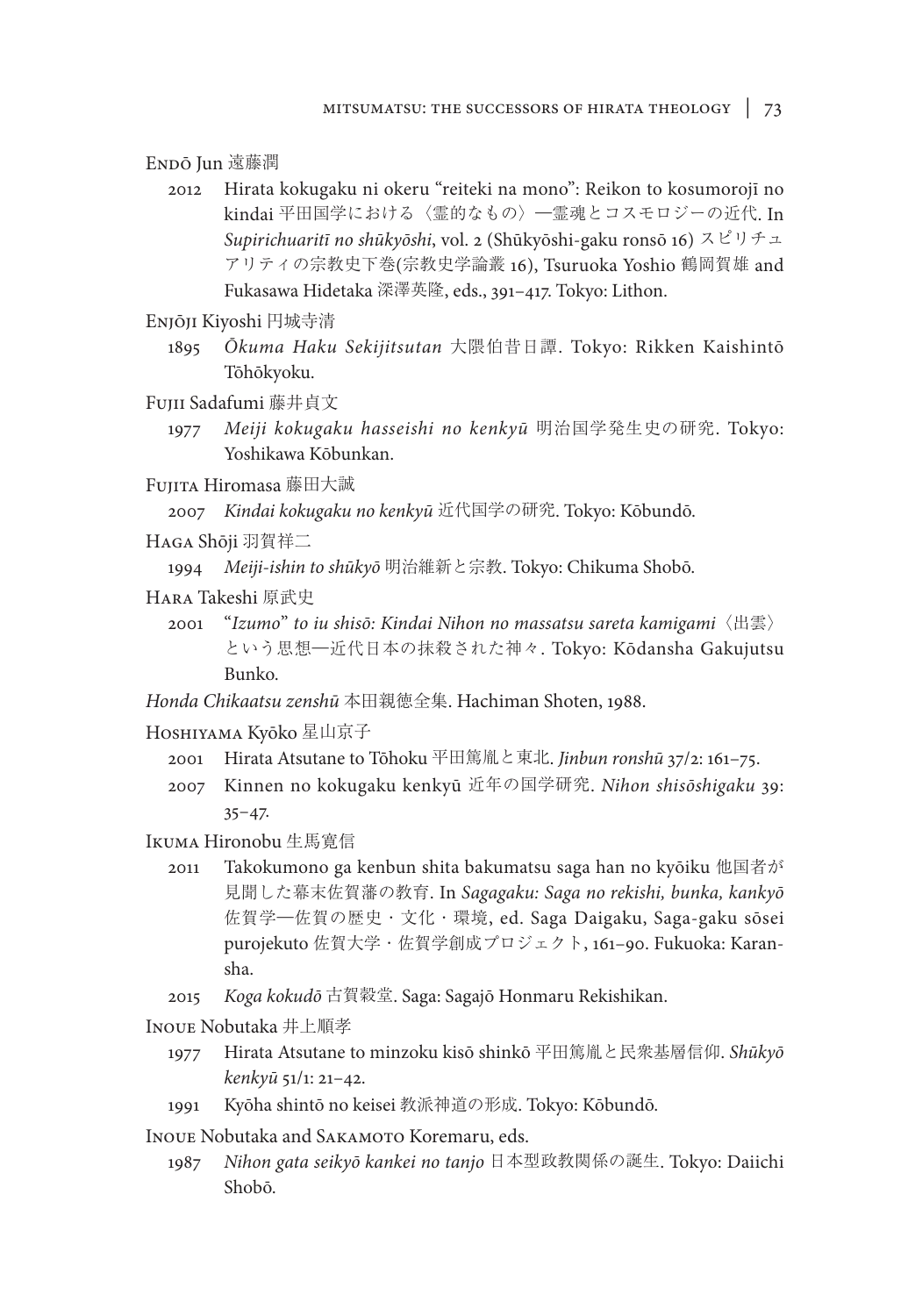74 *| Religious Studies in Japan* volume 5 (2020)

*Kagoshima-ken shiryō Nariakirakō shiryō* 鹿児島県史料斉彬公史料. Vol. 3, 1983.

KAMATA Tōji 鎌田東二

- 1987 *Shinkai no fīrudo wāku* 神界のフィールドワーク. Tokyo: Seikyūsha.
- 2002 *Hirata Atsutane no shinkai fīrudo wāku* 平田篤胤の神界フィールドワーク. Tokyo: Sakuhinsha.
- KATSURAJIMA Nobuhiro 桂島宣弘
	- 2008 *Jita ninshiki no shisōshi: Nihon nashionarizumu no seisei to Higashi Ajia* 自他 認識の思想史―日本ナショナリズムの生成と東アジア. Tokyo: Yūshisha.
- Kihara Hiroyuki 木原溥幸
	- 2009 *Sagahan to Meiji ishin* 佐賀藩と明治維新. Fukuoka: Kyūshū Daigaku Shuppankai.
- Kirihara Kenshin 桐原健真
	- 2009 *Yoshida Shōin no shisō to kōdō: Bakumatsu Nihon ni okeru jita ninshiki no tenkai* 吉田松陰の思想と行動―幕末日本における自他認識の転回. Sendai: Tōhoku Daigaku Shuppankai.

Kobayashi Takerō 小林威朗

2017 *Hirata kokugaku no reikonkan* 平田国学の霊魂観. Tokyo: Kōbundō.

- *Kokuritsu rekishi minzoku hakubutsukan kenkyū hōkoku* 国立歴史民俗博物館研究 報告. Vol. 128, 2006.
- Konpō Sachiko 近藤左知子
	- 2013 Kofudoki juyō no kenkyū 古風土記受容の研究. PhD dissertation, Kōgakkan University.
- Koyasu Nobukuni 子安宣邦
	- 2001 *Hirata Atsutane no sekai* 平田篤胤の世界. Tokyo: Perikansha.
- Kozuru Kazuki 小水流一樹
	- 2017 Kagoshima ni okeru haibutsu kishaku no shisōteki gendōryoku 鹿児島に おける廃仏毀釈の思想的原動力. *Reimeikan chōsa kenkyū hōkoku* 29: 124– 45.

KUBOTA Osamu 久保田收

- 1941 Sappan ni okeru haibutsu kishaku 薩藩における廃仏毀釈. *Shigaku zasshi* 52/10: 57–98.
- Kumazawa Eriko 熊澤恵里子
	- 2007 *Bakumatsu ishinki ni okeru kyōiku no kindaika ni kansuru kenkyū* 幕末 維新期における教育の近代化に関する研究. Tokyo: Kazama Shobō.
- Kusamori Shinichi 草森紳一
	- 2000–2003 Bara kaoru tokoro: Soejima Taneomi no chūgoku man'yū 薔薇香 処―副島種臣の中国漫遊, part 1-40. *Bungakukai*, 5412–5715.
- Maeda Tsutomu 前田勉
	- 2012 *Edo no dokushokai: Kaidoku no shisōshi* 江戸の読書会―会読の思想史. Tokyo: Heibonsha.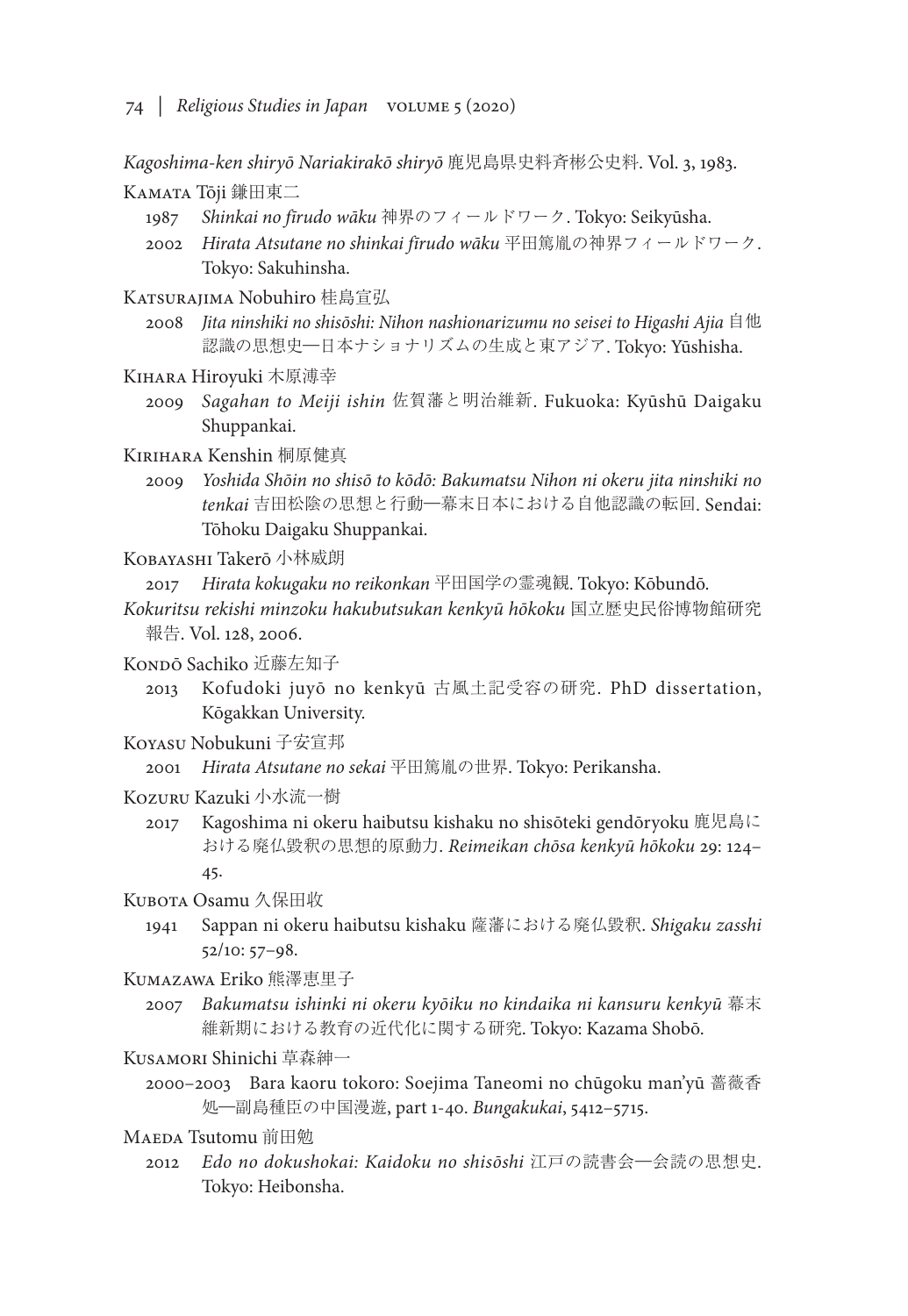- Matsumoto Hisashi 松本久史
	- 2005 *Kada no azumamaro no kokugaku to shintōshi* 荷田春満の国学と神道史. Tokyo: Kōbundō.
- Matsumoto Sannosuke 松本三之介
	- 1972 *Kokugaku seiji shisō no kenkyū* 国学政治思想の研究. Tokyo: Miraisha.
- Matsuura Mitsunobu 松浦光修
	- 2001 *Ōkuni Takamasa no kenkyū* 大国隆正の研究. Tokyo: Taimeidō.
- Matsuzawa Shunji 松澤俊二
	- 2014 "*Yomu*" *koto no kindai: Waka, tanka no seijigaku*「よむ」ことの近代― 和歌・短歌の政治学. Tokyo: Seikyūsha.
- Mitsumatsu Makoto 三ツ松誠
	- 2009 Ikoku to ikai: Anseiki no Miwada Mototsuna 異国と異界―安政期の三輪 田元綱. *Shintō shūkyō* 216: 67–86.
	- 2010 "Miyosashi"-ron no saikentō「みよさし」論の再検討. In *Jūhasseiki Nihon no seiji to gaikō* 十八世紀日本の政治と外交, ed. Fujita Satoru 藤田覚, 131–59. Tokyo: Yamakawa Shuppansha.
	- 2012a Kaeiki no Ibukinoya: Hirata Kanetane to "yūkai monogatari" 嘉永期の 気吹舎―平田銕胤と「幽界物語」. *Nihonshi kenkyū* 596: 1–24.
	- 2012b "Kokuten," "kokkyō," "kokutai": Sai, sei, kyō o meguru Iida Toshihira no shisō「国典」・「国教」・「国体」―祭・政・教をめぐる飯田年平の思想. *Shūkyō kenkyū* 372: 79–102.
	- 2013 Shoka shissō haishi to jingikan: Miwada Mototsuna no tachiba kara 諸家 執奏廃止と神祇官―三輪田元綱の立場から. *Kinsei no tennō, chōtei kenkyū* 5: 193–212.
	- 2015 Nari Yūrin kenkyū no kaiko to tenbō 南里有隣研究の回顧と展望. *Saga Daigaku Chiikigaku Rekishi Bunka Kenkyū Sentā kiyō* 9: 45–52.
	- 2016a Hirata Atsutane to "Daitōa Sensō": "Akita Sakigake Shinpō" kara miru Atsutane botsugo hyakunensai 平田篤胤と「大東亜戦争」―『秋田魁 新報』から見る篤胤没後百年祭. In *Tōhoku kara mieru kinsei, kingendai: Samazama na shiten kara yutaka na rekishizō e* 東北から見える近世・近 現代―さまざまな視点から豊かな歴史像へ, ed. Aratake Kenichiro 荒武 賢一朗, 191–224. Tokyo: Iwata Shoin.
	- 2016b Kamigami wa chinmoku sezu: Hirata shinrei jikenkō 神々は沈黙せず― 平田派神霊事件考. *Rekishigaku kenkyū* 940: 1–12.
	- 2016c "Bankoku kōhō" to "kōkoku" no "kōhō" 『万国公法』と「皇国」の「公法」. In *Kinsei Nihon no rekishi jojutsu to taigai ishiki* 近世日本の歴史叙述と 対外意識, ed. Inoue Yasushi 井上泰至, 365–88. Tokyo: Bensei Shuppan.
	- 2017 Fukko Shintō to Kirisutokyō 復古神道とキリスト教. In *Sagagaku III: Saga o meguru* "*kōryu*" *no tenkai* 佐賀学III―佐賀をめぐる「交流」の展開, ed. Itō Akihiro 伊藤昭弘, 233–60. Fukuoka: Kaichōsha.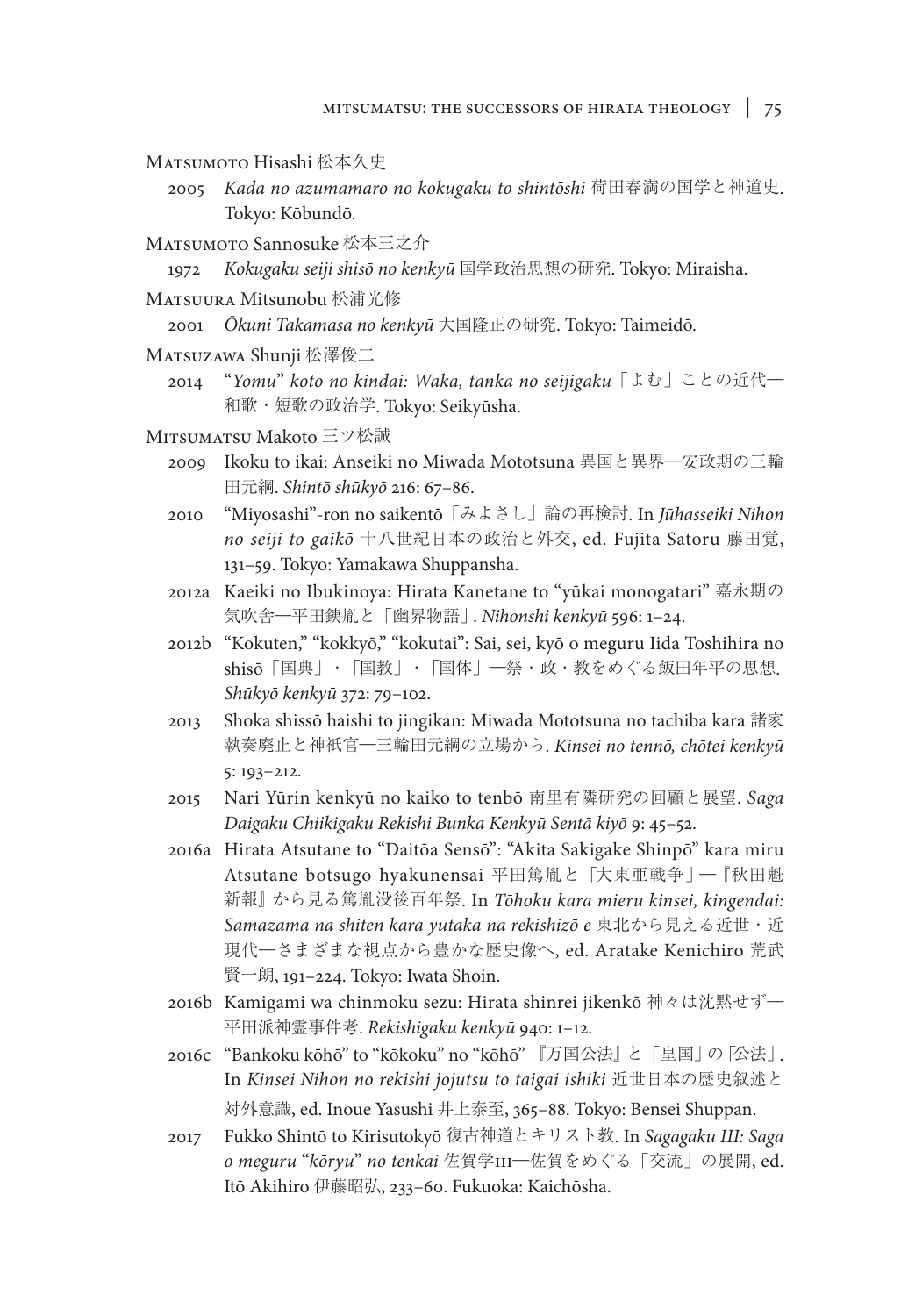- 76 *| Religious Studies in Japan* volume 5 (2020)
- MITSUMATSU Makoto, ed.
	- 2016 *Hanamori to kaijirō: Meiji o ninatta ogi no hitobito* 花守と介次郎―明治 を担った小城の人びと. Saga: Saga Daigaku Chiikigaku Rekishi Bunka Kenkyū Sentā.
- Miyachi Masato 宮地正人
	- 1981 *Tennōsei no seijishiteki kenkyū* 天皇制の政治史的研究. Tokyo: Azekura Shobō.
	- 1999 *Bakumatsu ishinki no shakaiteki seijishi kenkyū* 幕末維新期の社会的政治史 研究. Tokyo: Iwanami Shoten.
	- 2004 *Meiji ishin to Hirata kokugaku* 明治維新と平田国学. Sakura: Kokuritsu Rekishi Minzoku Hakubutsukan.
	- 2012 *Bakumatsu ishin henkakushi* 幕末維新変革史. 2 vols. Tokyo: Iwanami Shoten.
	- 2015 *Rekishi no naka no* "*yoakemae*"*: Hirata kokugaku no bakumatsu ishin* 歴史のなかの『夜明け前』―平田国学の幕末維新. Tokyo: Yoshikawa Kōbunkan.
- Miyagi Kimiko 宮城公子

```
2004 Bakumatsuki no shisō to shūzoku 幕末期の思想と習俗. Tokyo: Perikansha.
```
Miyamoto Takashi 宮本誉士

2010 *Outadokoro to kokugakusha* 御歌所と国学者. Tokyo: Kōbundō.

Mizuki Shigeru 水木しげる

2005 *Shinpika retsuden* 神秘家列伝. Vol. 3. Tokyo: Kadokawa Sophia Bunko.

- Mōri Toshihiko 毛利敏彦
	- 2008 *Bakumatsu ishin to Saga-han: Nihon seiyōka no genten* 幕末維新と佐賀藩― 日本西洋化の原点. Tokyo: Chūkō Shinsho.
- Murakami Shigeyoshi 村上重良

1970 *Kokka Shintō* 国家神道. Tokyo: Iwanami Shinsho.

Muraoka Tsunetsugu 村岡典嗣

1940 *Zōtei Nihon shisōshi kenkyū* 増訂日本思想史研究. Tokyo: Iwanami Shoten.

- Nagoshi Mamoru 名越護
	- 2011 *Kagoshima han no haibutsu kishaku* 鹿児島藩の廃仏毀釈. Kagoshima: Nanpō Shinsha.
- Nakagawa Kazuaki 中川和明
	- 2012 *Hirata kokugaku no shiteki kenkyū* 平田国学の史的研究. Tokyo: Meicho Shuppan.
- Nakahara Ken 中原健
	- 2014 Sakurayama shōkonjō no shiseikan, reikonkan ni tsuite: Hirata kokugakuha to Reimyō Jinja o shōten to shite 桜山招魂場の死生観・霊魂 観について―平田国学派と霊明神社を焦点として. *Yamaguchi-ken chihōshi kenkyū* 111: 17–29.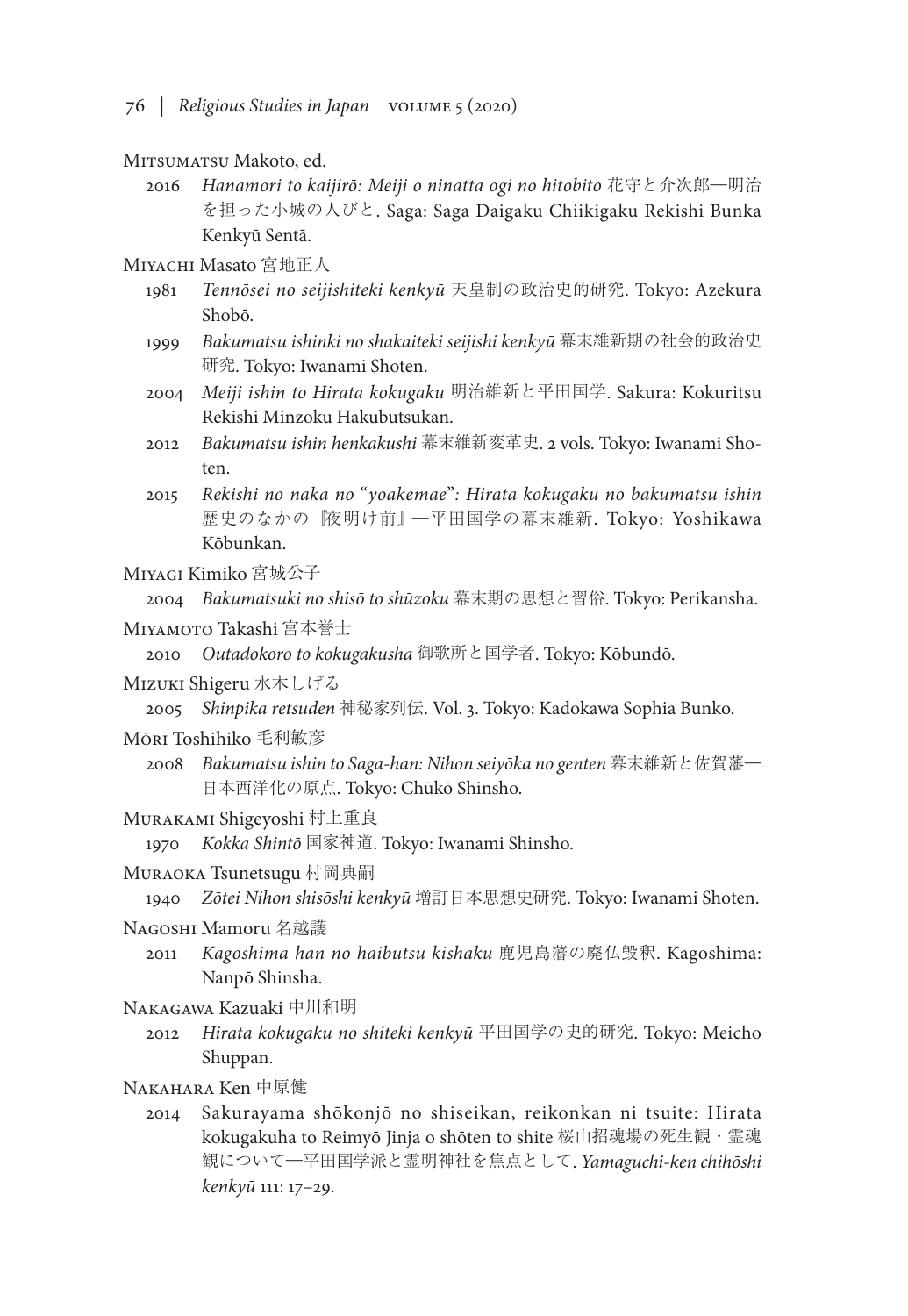Nakajima Michio 中島三千男

- 1972 Taikyōsenpu undō to saijin ronsō: Kokka Shintō taisei no kakuritsu to kindai tennōsei kokka no shihai ideorogī 大教宣布運動と祭神論争―国家 神道体制の確立と近代天皇制国家の支配イデオロギー. *Nihonshi kenkyū* 126: 26–67.
- Nakanishi Masayuki 中西正幸

1998 *Ise no miyabito* 伊勢の宮人. Tokyo: Kokusho Kankōkai.

- Nitta Hitoshi 新田均
	- 1997 *Kindai seikyō kankei no kisoteki kenkyū* 近代政教関係の基礎的研究. Tokyo: Taimeidō.
- Nomura Ryō 野村亮
	- 2008 Keiō yonen no Nagasaki chintei to Soejima Taneomi 慶応四年の長崎鎮定 と副島種臣. *Shagakuken ronshū* 11: 160–74.
- Numata Satoshi 沼田哲
	- 1984 Kishin, kaii, yūmei: Hirata Atsutane shōron 鬼神・怪異・幽冥―平田篤胤 小論. In *Nihon kinseishi ronsō* 日本近世史論叢, vol. 2, 295–324. Tokyo: Yoshikawa Kōbunkan.
- Ogawara Masamichi 小川原正道
	- 2004 *Daikyōin no kenkyū: Meiji shoki shūkyō gyōsei no tenkai to zasetsu* 大教 院の研究―明治初期宗教行政の展開と挫折. Tokyo: Keiō Gijuku Daigaku Shuppankai.
- Oka Reiko 岡玲子
	- 2014 *Kokugakusha Oka Yoshitane no tabi nikki* "*Matsura no iezuto*" 国学者岡吉胤の 旅日記「松浦のいへつと」. Tokyo: Bungeisha.
- Orikuchi Shinobu 折口信夫
	- 1976 Hirata kokugaku no dentō 平田国学の伝統. In *Orikuchi Shinobu zenshū* 折口信夫全集, vol. 20, 418–45. Tokyo: Chuōkōronsha.
- Ōzono Ryūjirō 大園隆二郎
	- 2014 *Edayoshi Shin'yō* 枝吉神陽. Saga: Sagajō Honmaru Rekishikan.
- *Saga-ken kyōikushi* 佐賀県教育史. Vol. 1, 1989.
- *Saga-ken kyōikushi* 佐賀県教育史. Vol. 4, 1991.
- Sagara Tōru 相良亨
	- 1972 Nihon no shisōshi ni okeru Hirata Atsutane 日本の思想史における 平田篤胤. In *Nihon no meicho Hirata Atsutane* 日本の名著平田篤胤, 7–22. Tokyo: Chūōkōronsha.
- SAITO Tomoo 齊藤智朗
	- 2006 *Inoue Kowashi to shūkyō: Meiji kokka keisei to sezokushugi* 井上毅と宗教― 明治国家形成と世俗主義. Tokyo: Kōbundō.
- Sakamoto Koremaru 阪本是丸
	- 1993 *Meiji ishin to kokugakusha* 明治維新と国学者. Tokyo: Taimeidō.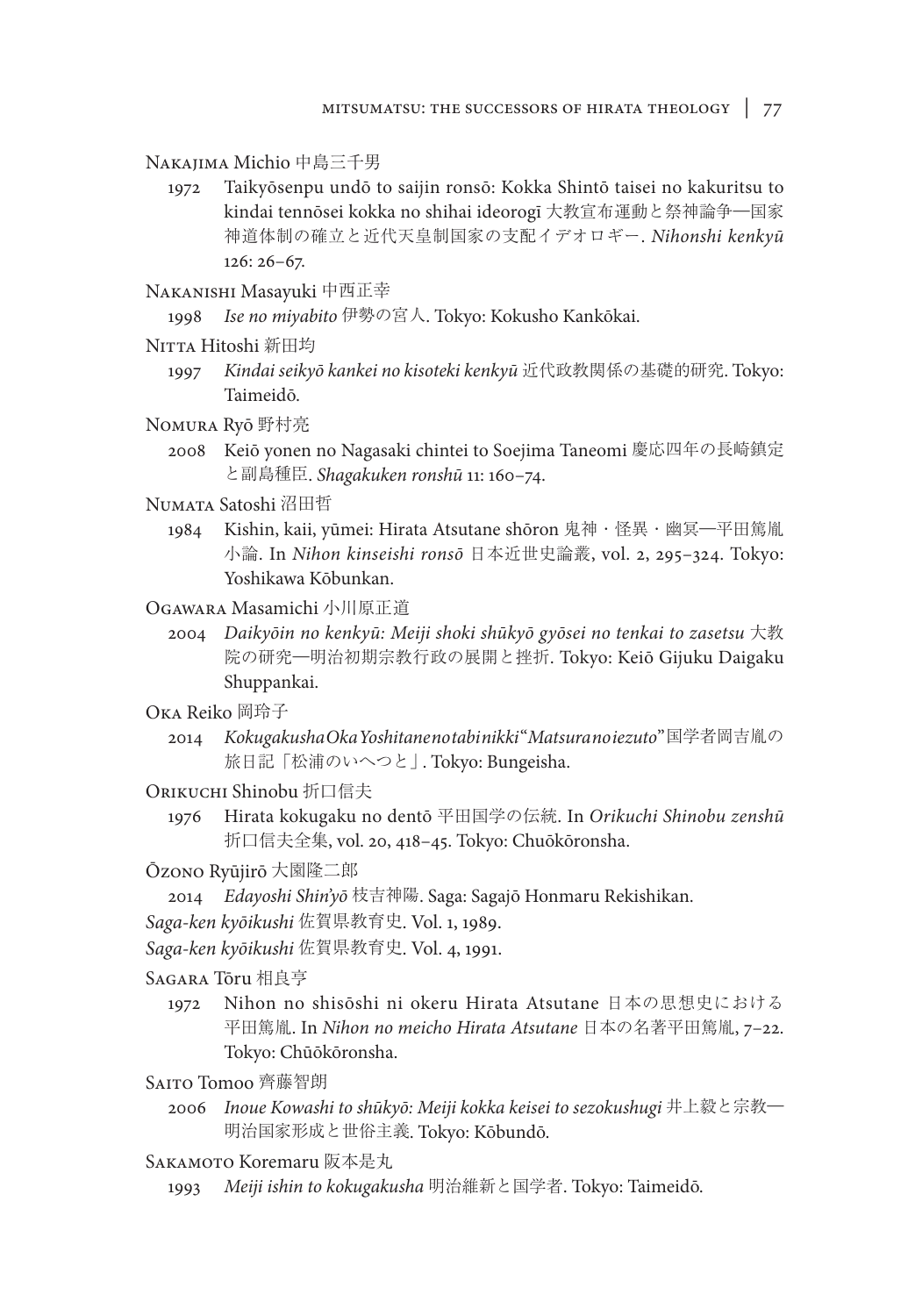- 78 *| Religious Studies in Japan* volume 5 (2020)
	- 1994 *Kokka Shintō keisei katei no kenkyū* 国家神道形成過程の研究. Tokyo: Iwanami Shoten.
	- 2005 *Kindai no jinja Shintō* 近代の神社神道. Tokyo: Kōbundō.
- Sasaki Suguru 佐々木克
	- 2001 Ōkubo Toshimichi to igo no itsuwa 大久保利通と囲碁の逸話. In *Meiji ishin no shinshikaku: Satsuma kara no hasshin* 明治維新の新視角―薩摩 からの発信, ed. Meiji Ishinshi Gakkai 明治維新史学会, 125–66. Kagoshima: Taki Shobo.

Satō Akihiko 佐藤卿彦

1978 *Kenshin Honda reigaku hōten* 顕神本田霊学法典. Kawaguchi: Sengabō.

- Sawai Isami 澤井勇海
	- 2016a "Kōsai" kara "gaikō" e: Meiji shonen no gaikoku kōsai 1868–1869「交際」 から「外交」へ―明治初年の外国交際一八六八-一八六九. *Kokka gakkai zasshi* 129 (9/10): 123–90.
	- 2016b Meiji gan/ninen Nagasaki no seiji gaikō to Sawa Nobuyoshi: Tokyo Daigaku shiryō hensanjo shozō "Kyūshū jiken narabini Nagasaki saibansho goyō karidome nikki (2 vols.)," Gaimushō gaikō shiryōkan shozō "shoji kokoroedome" no honkoku to kōsatsu 明治元・二年長崎の政治外交 と沢宣嘉―東京大学史料編纂所所蔵「九州事件并長崎裁判所御用仮留日記 (一・二)」、外務省外交史料館所蔵「諸事心得留」の翻刻と考察(一), part 1. *Ronshū kinsei* 38: 45–77.
	- 2017b Meiji gan/ninen Nagasaki no seiji gaikō to Sawa Nobuyoshi: Tokyo Daigaku shiryō hensanjo shozō "Kyūshū jiken narabini Nagasaki saibansho goyō karidome nikki (2 vols.)," Gaimushō gaikō shiryōkan shozō "shoji kokoroedome" no honkoku to kōsatsu, part 2. *Ronshū kinsei* 39: 53–86.

Shibahara Takuji 芝原拓自

1965 *Meiji ishin no kenryoku kiban* 明治維新の権力基盤. Tokyo: Ochanomizu Shobo.

Shimazono Susumu 島薗進

- 2001 Jūkyū seiki Nihon no shūkyō kōzō no henyō 一九世紀日本の宗教構造の 変容. In *Kindai Nihon no bunkashi 2: Kosumorojī no* "*kinsei*" 近代日本の 文化史 2―コスモロジーの「近世」, 1–53. Tokyo: Iwanami Shoten.
- *Shinrikyō kyōso gonisshi* 神理教教祖御日誌. Vol. 1, 1928. Fukuoka: Shinrikyō Daikyōchō Senkyōka.
- *Soejima Taneomi zenshū* 副島種臣全集. 3 vols., 2004–2007. Tokyo: Keibunsha.

Suzuki Shigemichi 鈴木重道

2000 *Honda Chikaatsu kenkyū* 本田親徳研究. Tokyo: Hachiman Shoten.

TAHARA Tsuguo 田原嗣郎

1963 *Hirata Atsutane* 平田篤胤. Tokyo: Yoshikawa Kōbunkan.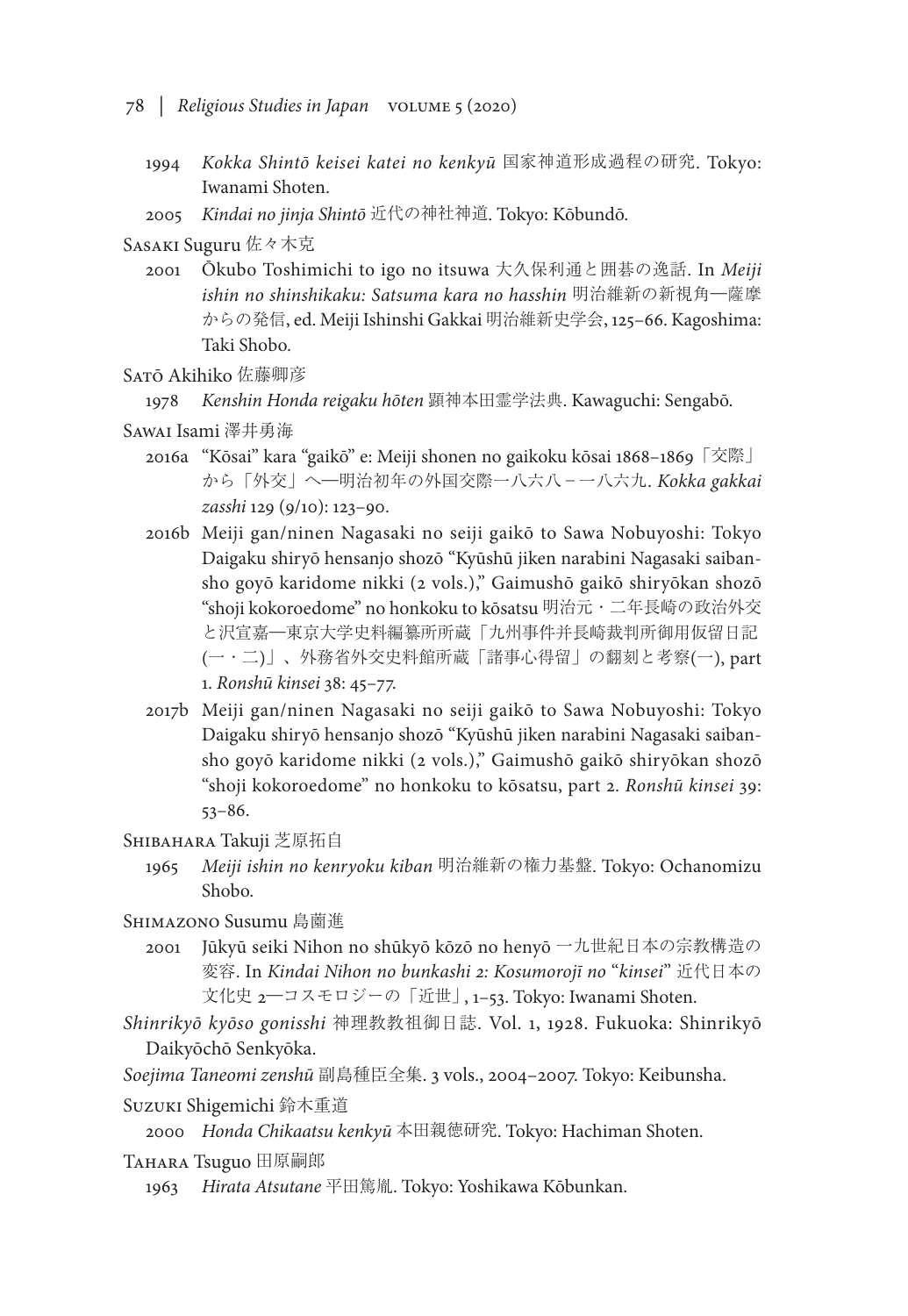Takagi Hiroshi 高木博志

1984 Shintō kokkyōka seisaku hōkai katei no seijishiteki kōsatsu 神道国教化 政策崩壊過程の政治史的考察. *Historia* 104: 38–60.

Takeda Hideaki 武田秀章

- 1996 *Ishinki tennō saishi no kenkyū* 維新期天皇祭祀の研究. Tokyo: Taimeidō.
- 2017 Jingikan shunō ni okeru "shinwa" to "ishin": Kadowaki Shigeaya shiryō o chūshin ni 神祇官首脳における「神話」と「維新」―門脇重綾資料を中心に. *Shintō shūkyō* 246: 1–43.
- Takeda Sachiya 武田幸也
	- 2018 *Kindai no jingū to kyōka katsudō* 近代の神宮と教化活動. Tokyo: Kōbundō.
- Takikawa Masajirō 瀧川政次郎

1950 *Nihon rekishi kaikin* 日本歴史解禁. Tokyo: Sōgensha.

- Tanaka Koji 田中康二
	- 2009 *Motoori Norinaga no Daitōa Sensō* 本居宣長の大東亜戦争. Tokyo: Perikansha.
- Tanaka Tokihiko 田中時彦
	- 1983–1993 Hirosawa Saneomi ansatsu jiken no seijiteki haikei 広沢実臣暗殺 事件の政治的背景. Part 1–5. *Tōkai Daigaku Seiji Keizai Gakubu kiyō* 15–27.
- Tonami Hiroyuki 戸浪裕之
	- 2013 *Meiji shoki no kyōka to Shintō* 明治初期の教化と神道. Tokyo: Kōbundō.
- Tsuda Tsutomu 津田勉
	- 2009a Shōkon-sha no hassei: Yasukuni Jinja, Gokoku Jinja no genryū o motomete 招魂社の発生―靖國神社・護国神社の源流を求めて. *Kokugakuin Daigaku Kenkyū Kaihatsu Suishin Sentā kiyō* 3: 1–47.
	- 2009b Bakumatsu chōshū han ni okeru shōkon sha no hassei 幕末長州藩における 招魂社の発生. *Yamaguchi-ken shintōshi kenkyū* 21: 49–90.
	- 2011 Bakumatsu chōshū han e no mito "jisōshiki" no denpa: Sakurayama shōkon sha sōken no shinkō shisō 幕末長州藩への水戸「自葬式」の伝播― 桜山招魂社創建の信仰思想. *Kokugakuin Daigaku Kenkyū Kaihatsu Suishin Sentā kiyō* 5: 1–38.
	- 2013 Shōkon sha kara Yasukuni Jinja e no hatten 招魂社から靖國神社への発展. In *Shōkon to irei no keifu:* "*Yasukuni*" *no shisō o tou* 招魂と慰霊の系譜― 「靖國」の思想を問う, ed. Kokugakuin Daigaku Kenkyū Kaihatsu Suishin Sentā 国学院大学研究開発推進センター, 32–61. Tokyo: Kinseisha.

*Ushizu otomiyasha nikki* 牛津乙宮社日記. Vol. 4, 2008.

WATANABE Tadashi 渡邊正

1986 *Satsuma no kokugaku* 薩摩の国学. Kagoshima: Mokuyōsha.

- WATANABE Tōsui 渡邊刀水
	- 1943 Hirata ushi to shōwa ishin 平田大人と昭和維新. In *Hirata Atsutaneō*